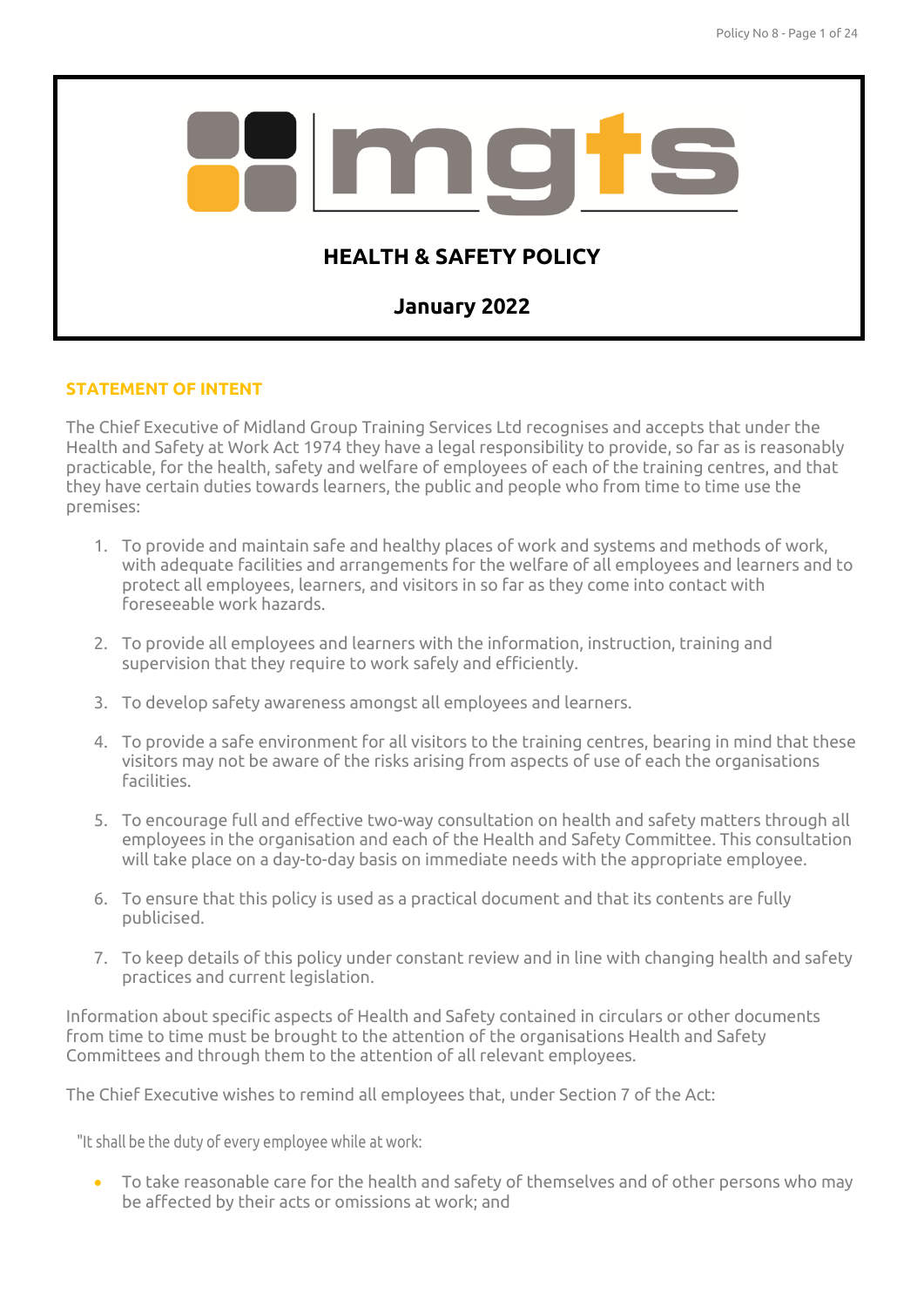As regards any duty or requirements imposed on their employer or any other person by or under any relevant statutory provisions, to co-operate with them as far as it is necessary to enable that duty or requirement to be performed or complied with."

The Chief Executive bears ultimate responsibility and provides leadership. Operational responsibilities are delegated to the Managers. The Senior Leadership Team will take steps so far as is reasonably practicable to ensure that the workplace is a safe and healthy environment in which its employees, learners, contractors, and others can work.

The Senior Leadership Team will make the necessary assessments, identify safety training, and provide information and supervision for employees at all levels. It will consult on a regular basis with the employee representative with regards to health and safety issues

To achieve the aims and objectives of the health and safety policy any issues will be brought regularly to the attention of the Managers and to the Chief Executive.

## **OVERALL AND FINAL RESPONSIBILITY FOR HEALTH & SAFETY**

Chief Executive

## **RESPONSIBILITIES OF THE CHIEF EXECUTIVE**

The overall and final responsibility for health and safety is that of the Chief Executive of Midland Group Training Services Limited. This person is responsible for personnel decisions and for formulating policy, therefore it is incumbent upon the Chief Executive to act within the Health & Safety policy, and to work in partnership in supporting the Managers in their responsibilities. This will be achieved by the Chief Executive of Midland Group Training Services Limited by:

- 1. Ensuring that the organisations Health and Safety Policy is implemented and monitored within the organisation
- 2. Providing a lead in developing a positive Health and Safety culture throughout the organisation
- 3. Appointing a committee which will review and report upon matters of health and safety
- 4. Ensuring that health and safety is a regular item on the Health and Safety Committee's agenda
- 5. Ensuring that the policy is reviewed annually or when a piece of legislation is so meaningful and important that the organisation needs to amend its method of working.

## **RESPONSIBILITIES OF THE MANAGEMENT TEAM**

All Centre Leads (which includes Team Leaders and Co-ordinators) have a responsibility to ensure compliance with Health and Safety legislation for the day to day running of each of its centres but may delegate the responsibility for implementation to another employee (any delegation must be approved by the Chief Executive prior to any action).

The Senior Management Team will ensure that:

- The Health and Safety Policy is implemented, monitored, developed, communicated effectively, reviewed and amended as required
- A Health and Safety plan of continuous improvement is created and that progress in achieving agreed targets is monitored
- All staff are trained in how to access Safety Cloud and the health and safety documents
- Employees designated with Health and Safety responsibilities are provided with training and support to enable health and safety objectives to be met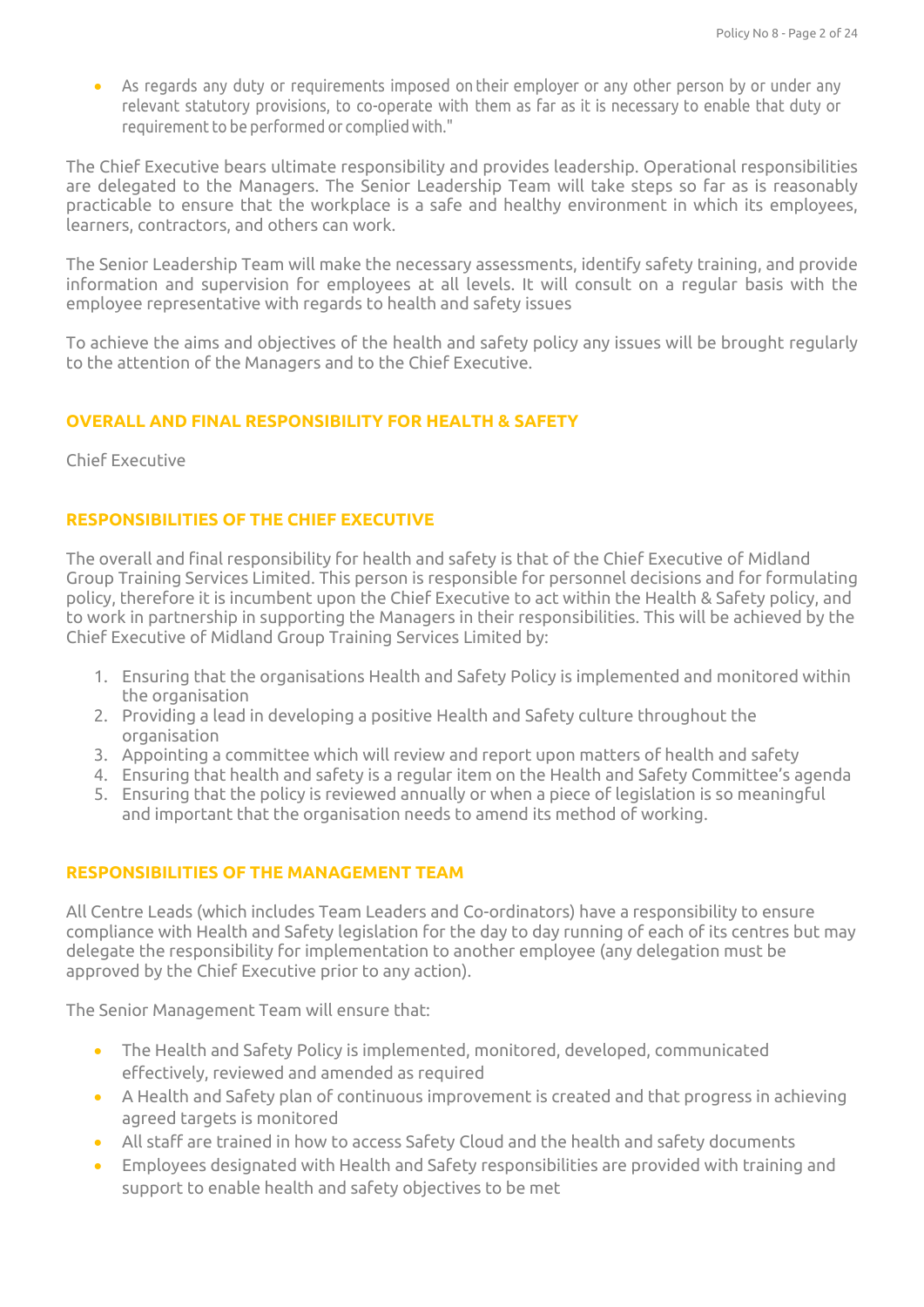- A positive Health and Safety culture is promoted and that employees develop a pro-active safety culture which will permeate into all activities undertaken and reach all personnel
- A system of communication and consultation with employees is established
- Meetings are held where Health and Safety issues can be discussed, progress made against objectives, plans monitored, and actions decided in conjunction with the Chief Executive
- Risk assessments are completed, recorded, reviewed regularly and any changes are brought to the attention of employees who may be affected
- Completed risk assessments are implemented and any action required is monitored
- Health surveillance as identified by COSHH assessments is carried out
- Health and safety records are kept up to date
- Health and safety notices are displayed
- Accidents, ill health and 'near miss' incidents reported, recorded and investigated, where relevant by the managers in conjunction with the appointed competent person to the Chief Executive and to the enforcing authority
- Contact with external organisations such as the emergency services is co-ordinated
- Adequate arrangements for fire and first aid are established, to include maintaining the Fire Logbook and Accident Book
- A procedure is established for the reporting of Health and Safety issues and that issues raised are considered for action
- An annual report on the safety performance of the organisation is prepared by the Health and Safety Committee and presented to the Board of Trustees
- Learners have opportunity within the curriculum of the organisation to be informed of health and safety issues and encouraged to promote a safe and secure environment.

## **RESPONSIBILITIES OF EMPLOYEES**

- To achieve and maintain high standards of health and safety within the organisation, all employees shall, in accordance with sections 7 and 8 of the Health and Safety at Work etc Act 1974 and Regulation 14 of the Management of Health and Safety at Work 1999:
- Take reasonable care of their own health and safety and that of others and observe fully any safety rules and abide by the safety policy at all times.
- Neither intentionally, nor recklessly interfere with nor misuse anything provided to safeguard health and safety and will avoid any improvising that may lead to unnecessary risks.
- Not operate machinery that they are not competent or authorised to use and to ensure they use the correct tools and equipment for the job and use any safety equipment and protective clothing provided.
- Keep tools and equipment in good condition.
- Cooperate with management on matters of health and safety.
- Report all incidents, incidents or dangerous occurrences to their manager or Directors whether injury sustained or not.
- Attend any training designed to further health and safety.
- Be aware of any fire or emergency procedures.
- Work to the highest possible standards of safety with regards to service users.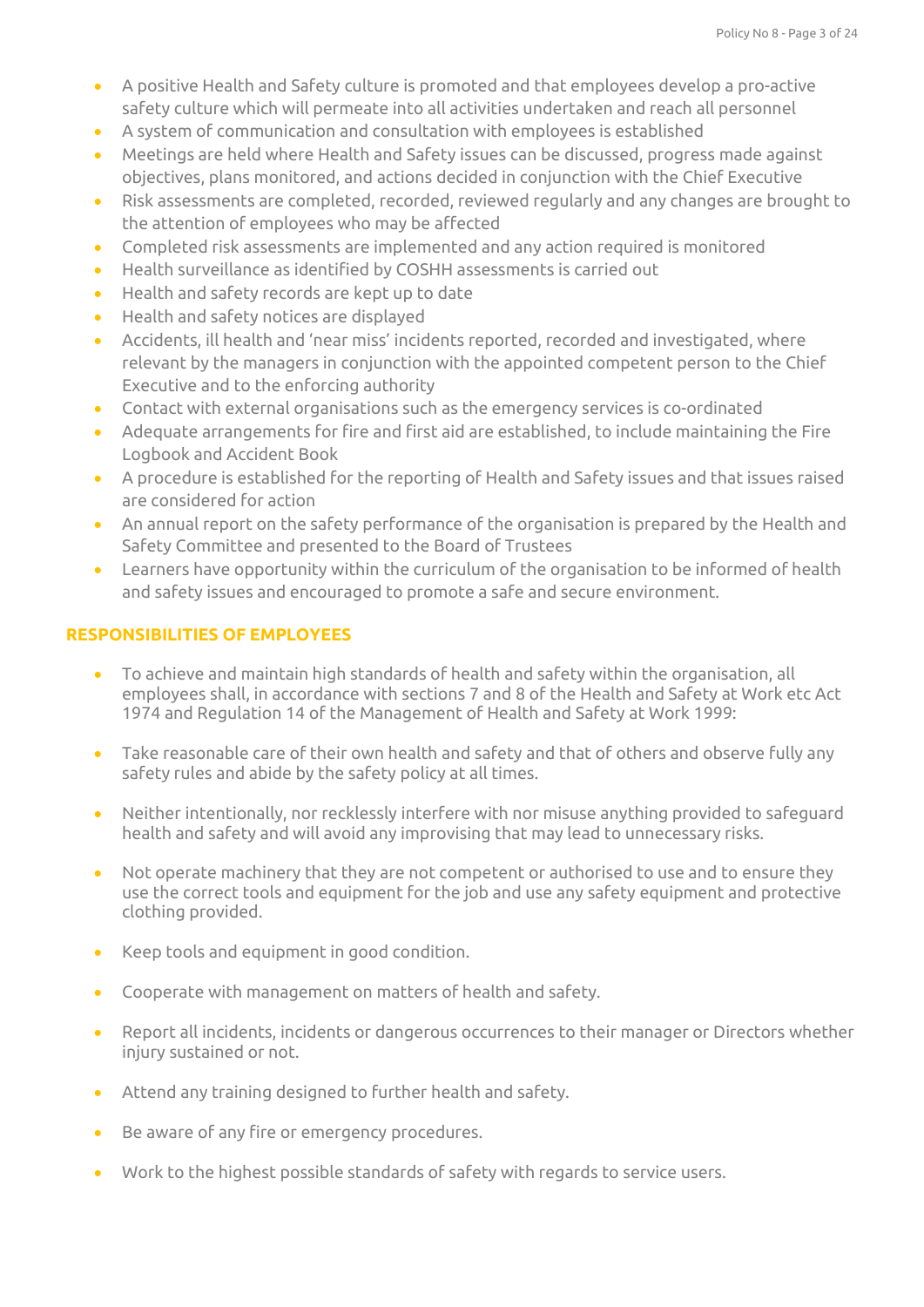- Wear personal protective equipment whenever instructed to do so or in circumstances that require its use.
- Report to their supervisor immediately, any defects in plant or equipment, or any obvious health risks.

**Non-compliance with health and safety policy or procedures may result in disciplinary action, which if appropriate can lead to dismissal.**

### **COMPETENT PERSON**

To assist with the ongoing health and safety of employees and to ensure compliance with Regulation 7 of The Management of Health and Safety at Work Regulations 1999 the organisation engages the services of Citation.

Citation provides the following:

- Assist the organisation in formulating the policy and procedures required to comply with the Act
- Assist the organisation to identify the risks and hazards which are associated with the Organisation's work activities.
- Assist the organisation to produce the appropriate risk assessments and safe systems of work required as a result of the organisation work activities.
- Monitor the effectiveness of the organisation health and safety management systems by:
- Site audits.
- Monitoring incident and incident statistics & investigating incidents and incidents.

Citation can provide the following on request:

• Assistance to the organisation in provision of training of employees.

## **ARRANGEMENTS FOR IMPLEMENTATION**

#### **Employer's Liability Insurance**

The Chief Executive is responsible for insuring the activities of the organisation. The organisation will at all times, have a valid employer's liability insurance policy for at least £5 million.

Insurance certificates shall either be displayed at the office or in an area where it can be read by employees, or it may be made available electronically to employees through the Safety Cloud system.

There is no legal requirement to keep copies of out- of-date certificates, however, as far as is possible, a complete record of the organisation's employer's liability insurance will be kept.

#### **Safety Cloud**

Safety Cloud is a web-based system that provides a modern approach to Health and Safety. Safety Cloud is designed to record and store accident information and, to produce hold and manage, risk assessments, clear due diligence trails and policy documentation. Additionally, Safety Cloud stores all work equipment and advises of impending checks.

All employee training can be managed through Safety Cloud including the provision of e-learning tutorials or storing details of other training.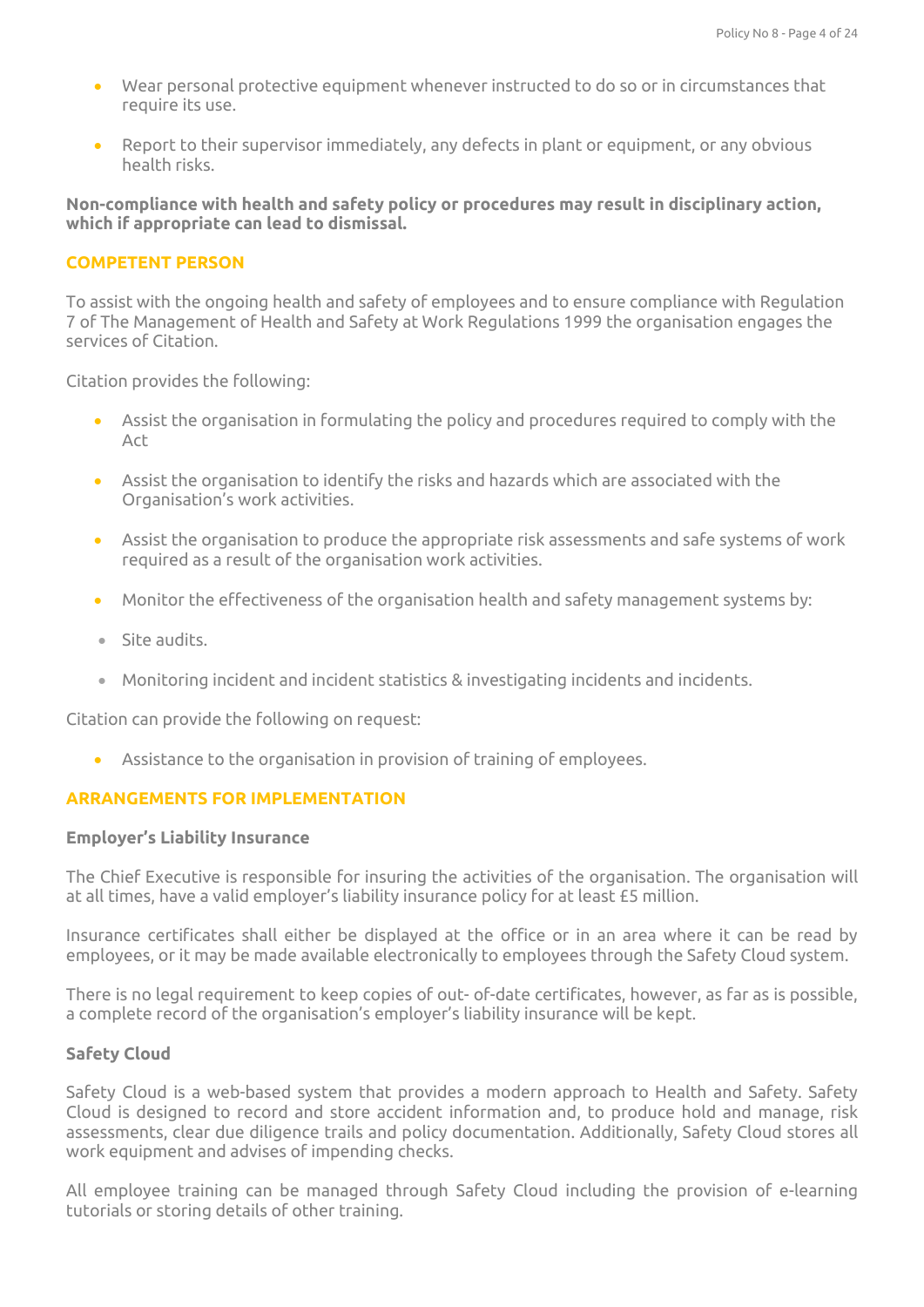### **Risk Assessment**

In line with the duty placed upon them by the Management of Health and Safety at Work Regulations 1999, the organisation will ensure that risk assessments are carried out for all work activities which pose a risk to employees and others. The principle 5 steps to risk assessment will be followed.

Risk assessments will be periodically reviewed to ensure that they remain effective and relevant to our work activities. All risk assessments relating to the organisation's activities are held on the Safety Cloud. We recognise that health and safety standards are moving targets and we aim to continually improve.

Where the assessor is unable to minimise the risk to an acceptable level, the findings of the risk assessment will be reported to the Chief Executive.

General or Model risk assessments have been produced to assist with risk assessment and provide a basis for teachers or volunteers to consider their specific circumstances.

Generic/Model risk assessments are acceptable as long as organisations:

Satisfy themselves that the "model" risk assessment is an appropriate and true reflection of their work activities and environment.

Adapt the model to their own actual work situations.

## **Accident / Injury Reporting Procedures**

The organisation, through the implementation of this policy, is committed to preventing accidents and incidents of ill health to all persons affected by its undertaking. Although every effort will be made to prevent accidents at work, procedures are in place for the recording, reporting and investigation of any such occurrences.

All accidents, incidents and near misses that occur during our activities will be reported/ recorded on the Safety Cloud System by the relevant first aider or Manager, by completing the relevant minor incident, accident or near miss form underneath the Accidents and Ill Health module. This should be completed as soon as is reasonably practical after the incident.

Accidents to non-students, accidents where the injured party (including students) is taken from the scene to the hospital and any accident involving head injury or unconsciousness or an injury relating to the use of / failure of equipment will be logged underneath the Accidents and Ill Health module on the Safety Cloud system.

Upon completion of the form Citation will receive an email notifying them of the accident. They will then advise the organisation on any further action required, for example, if an accident is reportable under the Reporting of Injuries, Diseases and Dangerous Occurrences Regulations 2013.

The organisation is committed to investigating all accidents and incidents and believes that this forms a fundamental part of improving safe working practices and raising awareness. Citation will aid with major accident investigations and recommend remedial action where required.

Citation will report reportable accidents/ occurrences on our behalf once we have notified them.

## **FIRST AID ARRANGEMENTS**

The organisation is committed to providing sufficient provision for first aid to deal with injuries that arise at work or as a consequence of the organisation's activities.

To achieve this objective the organisation will: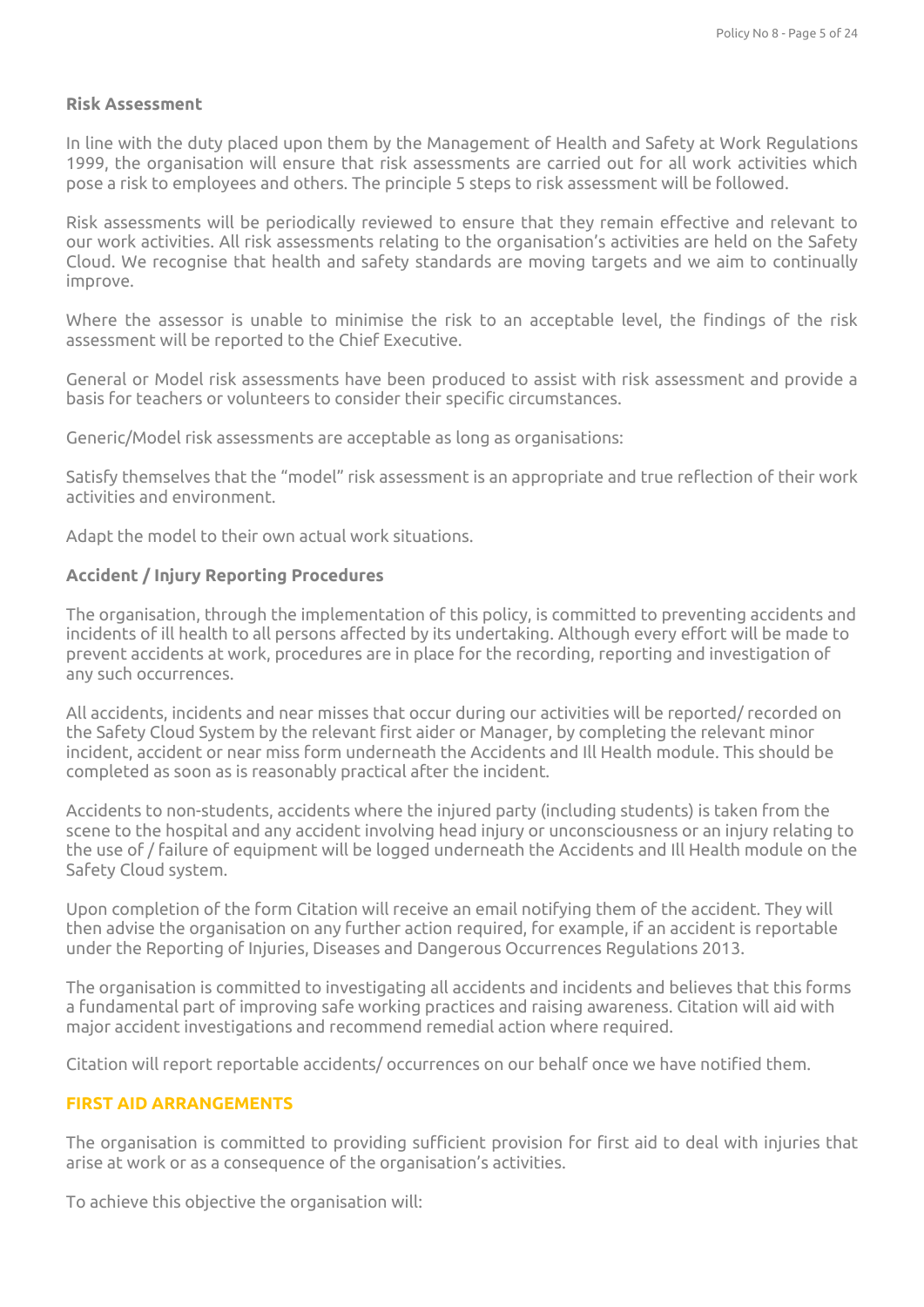- Appoint and train a suitable number of qualified first aid personnel to ensure that there will be at least one qualified first aider at the organisation.
- Put in place contingency plans so that first aid cover is still provided if one qualified first aider is absent or accompanying a trip.
- Display first aid notices with details of first aid provision.
- Provide and maintain suitable and sufficient first aid facilities including first aid boxes.
- Provide any additional first aid training that may be required to deal with specific first aid hazards.
- Provide employees with information about the particular hazards in the subjects that they teach or the activities they supervise and provide appropriate training and access to first aid kits.
- Provide information to all employees about the medical condition of students such as diabetes, epilepsy, asthma, and severe allergies, the trigger signs to look for and the detail of the action to be taken. Training will be provided where required to administer medication.

This policy should be read in conjunction with the National Guidance on First Aid for Organisations to ensure that independent regulatory requirements for first aid are met.

## **First Aiders**

A First Aider is a person who has been trained and has a valid certificate in either first aid at work or emergency first aid at work.

First Aiders training will be refreshed every three years. First aiders should follow the guidelines given on their training course.

### **Additional First Aid Provision**

In addition to the above in higher risk areas such as the training workshops and welding areas, at least one person is trained to a minimum level of emergency first aid and be available when such areas are in use. Lunchtime supervisors have some basic first aid training.

Qualified first aiders must be available at all times whilst people are present on each of the premises during operating hours. Adequate first aid provision for out of hours activities. This assessment of need should be reviewed at least annually.

#### **First Aid Boxes**

All the training centres should have sufficient first aid supplies including a minimum of one first aid kit, clearly marked, readily accessible and its location known by all employees and students.

First aid containers are available within specific curriculum areas where an increased risk exists.

Travel first aid kits should be kept in minibuses or other such vehicles.

First aid kits should contain a sufficient quantity of suitable first aid materials and nothing else. There is guidance on recommended contents for First Aid kits available.

First aid does not include the administration of medicines and thus first aid boxes should NOT contain drugs of any kind including aspirin, paracetamol, antiseptic creams etc.

First aid arrangements must also be in place where used by the community out of 'normal' hours; arrangements must be in place to ensure a first aid kit is available to persons who may require its use.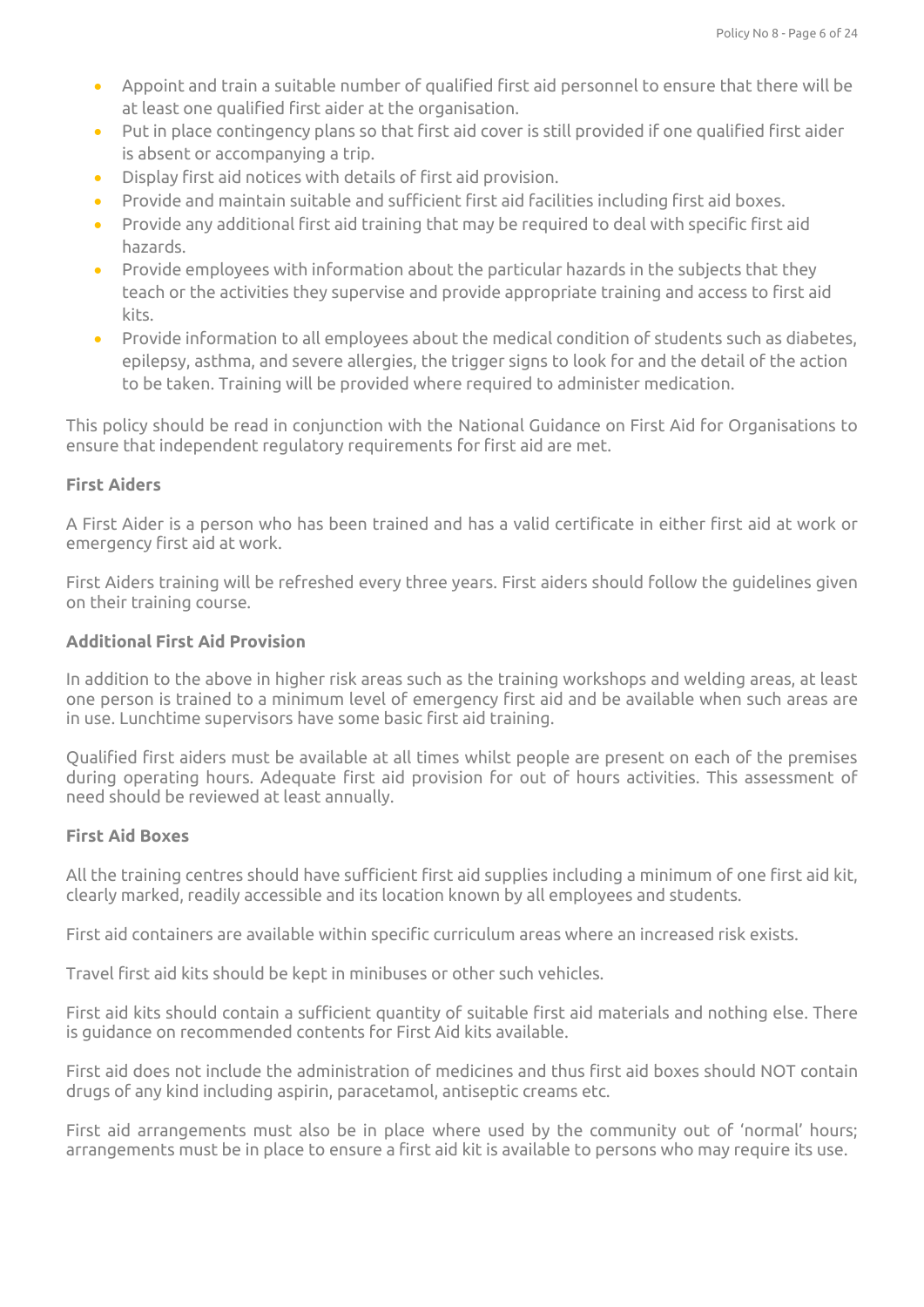# **Defibrillators (AEDs)**

Each of the training centres have a defibrillator as part of their first aid equipment. The organisation has informed their local ambulance service of the make, model and location of the AED and any access arrangements.

The defibrillator will be used to give an electric shock when a person is in cardiac arrest i.e., when the heart stops beating normally. However, the summoning of emergency services by dialling 999 will take precedence over the use of the defibrillator.

Whilst defibrillators are designed to be used without specific training, the organisation will circulate the manufacturer's instructions to all staff and will provide a short general awareness briefing session on its use at periodic intervals.

The defibrillator will be placed no further than 2 minutes brisk walk from the areas of the centre that they are most likely to be needed in. Defibrillator signage will be displayed by the device, which will also indicate that:

• Training is not required to use the device

If someone is unconscious and not breathing normally, dial 999 immediately; the operator will explain when and how to perform CPR and use the defibrillator.

The defibrillator will be stored connected to adult pads which are more likely to be needed. If paediatric pads are not available in an emergency situation, adult pads can be used on learners as well.

The defibrillator will be checked at least weekly to ensure that no warning lights have been activated by the machine. Records of these checks will be maintained.

### **Blood and Body Fluid Spillages**

It is important that spillages of blood, faeces, vomit or other body fluids are dealt with immediately as they pose a risk of transmission of infection and disease, e.g., blood-borne viruses, and illnesses involving diarrhoea and vomiting, such as norovirus.

A spillage kit has been provided and is available to deal with blood and body fluid spillages. The Centre Leads will allocate a person responsible for checking and replenishing the kit regularly.

Body fluid spillages should be dealt with as soon as possible with ventilation of the area. Anyone not involved with the cleaning of the spillage should be kept away from the area and protective clothing should be worn when dealing with the spillage such as gloves and aprons.

### **Infection Control**

Employees and students are from time to time at risk of infection or of spreading infection. Where a specific risk is identified a risk assessment will be completed. The organisation aims to minimise the risk of the spread of infection and will implement appropriate policies and procedures. Please see additional section on "Dealing with Unprecedented Situations".

## **Employee Illness and Reporting**

Employees should notify their Line Manager if they develop any of the following infectious diseases or symptoms:

- Skin infections or exposed areas of infestation
- Severe respiratory infection (e.g., pneumonia, TB, COVID19)
- Severe diarrhoea
- Jaundice
- Hepatitis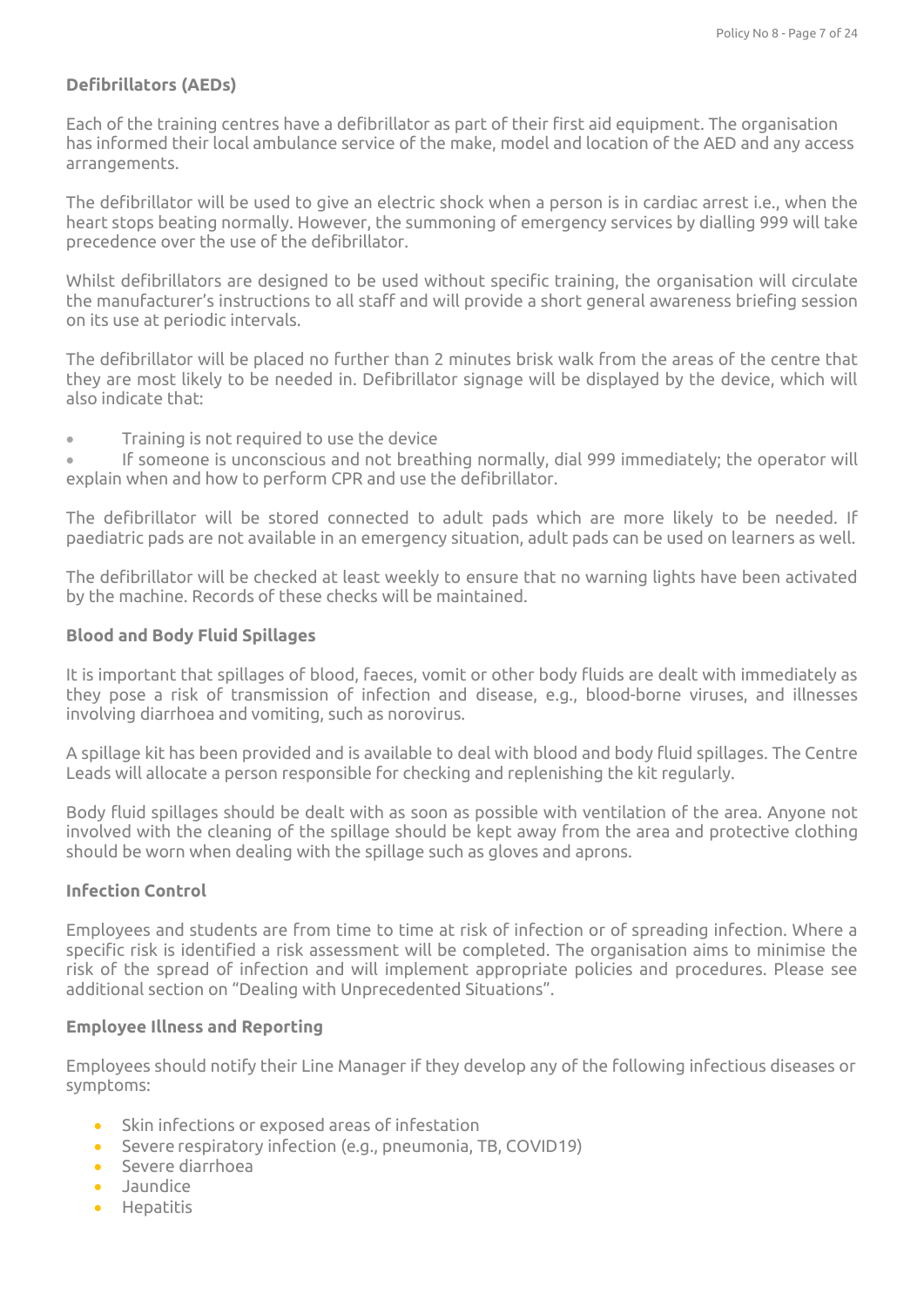• Chicken Pox, Measles, Mumps, Rubella

The Line Manager will need to discuss with the individual suitable controls and support. In some cases, employees may need to be referred to an Occupational Health Practitioner or their GP for advice.

Employees should report diseases, including Leptospirosis, Hepatitis, TB, and Tetanus, which have been contracted through work as these are reportable under RIDDOR (Reporting of Injuries, Diseases and Dangerous Occurrences Regulations 2013).

### **Confidentiality**

Confidentiality will be always maintained in relation to an employee who is known to have any infectious disease.

No health information will be disclosed without the written consent of the employee concerned and any breach of such confidentiality, either inside or outside the organisation, will be regarded as a disciplinary offence and may result in disciplinary action.

### **SUPPORTING LEARNERS WITH MEDICAL NEEDS**

The organisations policy is to support students to attend their training who have a medical condition. The organisation will therefore support short and long-term medication and medical techniques where this is necessary for the student to continue their training. The organisation will also put in place procedures to deal with emergency medical needs.

### **Epilepsy**

Where under 18, parents must be notified if a learner has a seizure while training at one the MGTS training centres. It is important that employees are aware of learners who have epilepsy but also that learners take a full and active part in the life of the organisation.

#### **Diabetes**

It is important that learners suffering from diabetes are identified and if a learner becomes comatose it is essential to get help immediately. All medication will be stored correctly and administered by the learner. In some situations, such as in an emergency or where it has been arranged with the learner's parent or guardian, medication is to be administered by trained employees only.

#### **Educational Visits**

The organisation will consider what reasonable adjustments they might need to make to enable learners with medical needs to participate fully and safely on visits. This might include reviewing and revising the visits policy and procedures so that planning arrangements will include the necessary steps to include learners with medical needs. It might also include risk assessments for such learners.

#### **Transport - organisation trips**

A first aid needs risk assessment is conducted for trips that are organised, where significant risks exist. The assessment will consider, the nature of the premises to be visited, length of journey and any particular health issues of those being transported. This assessment helps determine first aid training requirement for such trips.

#### **Non-Prescription Medication**

It is strongly recommended that non-prescription medication is not administered by organisations. This includes paracetamol and homeopathic medicines.

Staff may not know whether the learner has taken a previous dose, or whether the medication may react with other medication being taken.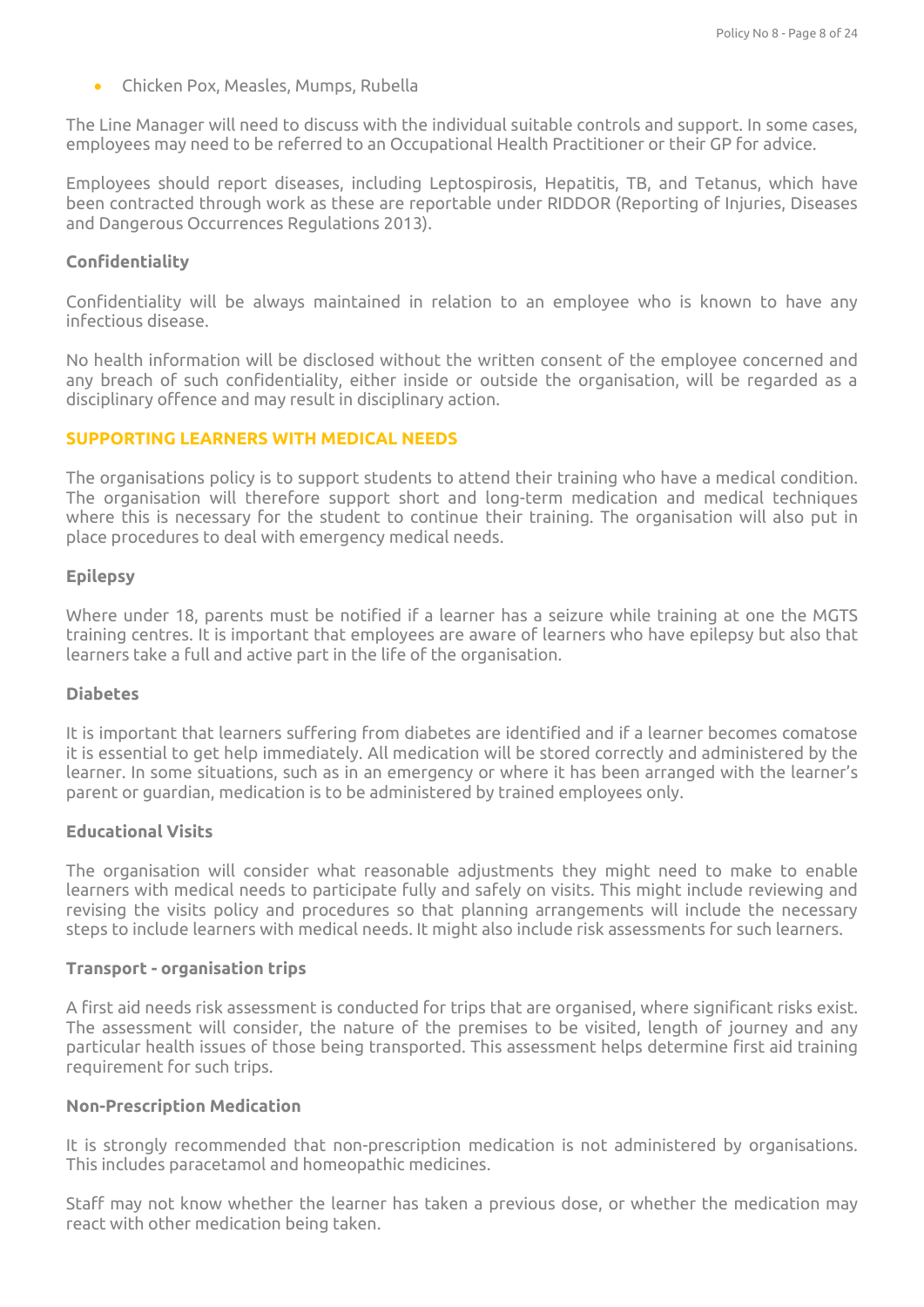### **ALCOHOL AND DRUGS**

Consumption of alcohol is not permitted anywhere on any of the MGTS premises.

This policy will apply on the premises and beyond whenever learners are within the care of organisations staff, including outside trips and educational visits.

Staff must not be under the influence of alcohol or non-medically prescribed drugs that may have an adverse effect on safety. Staff members who have been prescribed drugs or have any other medical condition that may affect their ability to work safely must inform their Manager immediately.

The organisation expressly prohibits the use of any illegal drugs or prescription drugs that have not been prescribed for the user. It may be a criminal offence to be in possession of, use or distribute an illicit substance. If such incidents take place or are suspected to have taken place on an MGTS premises, in MGTS vehicles, at an MGTS event or which may bring the organisation into disrepute, this will be investigated, and guidance related to misconduct will be sought leading to potential disciplinary action. Incidents may be reported to the Police.

If you suspect that another employee may be under the influence of drugs or alcohol or involved with any suspicious activity at work - you should make your suspicions known to your line manager. If the person you suspect is your line manager, then you should alert the next level of management or the Chief Executive.

Any employees thought to be under the influence of alcohol or drugs will be removed from the premises and may face disciplinary action.

If you are concerned about your levels of alcohol consumption, or you are taking non-prescribed or illegal drugs we can look at providing a confidential advice service through a third party or allow time off to attend sessions in relation to your issues where necessary. Please speak to your line manager in confidence to look at options.

#### **ASBESTOS**

To meet the requirements of the Control of Asbestos Regulations 2012 and manage the risk from asbestos the organisation will:

- Find out if there is asbestos present in buildings, the amount and condition it is in
- Presume materials contain asbestos unless there is strong evidence that they do not
- Assess the risk from the material
- Prepare and keep up to date records of the location and condition of the asbestos containing materials
- Provide information on the location and condition of the material to anyone who is liable to work on it or disturb it

### **No installation, maintenance or repair work will be undertaken until it has been established that Asbestos materials are not present.**

Furthermore, if an employee does identify any material which they believe has the potential to contain asbestos he/she will adopt the following procedure:

- Cease work immediately
- Identify the material found to their Manager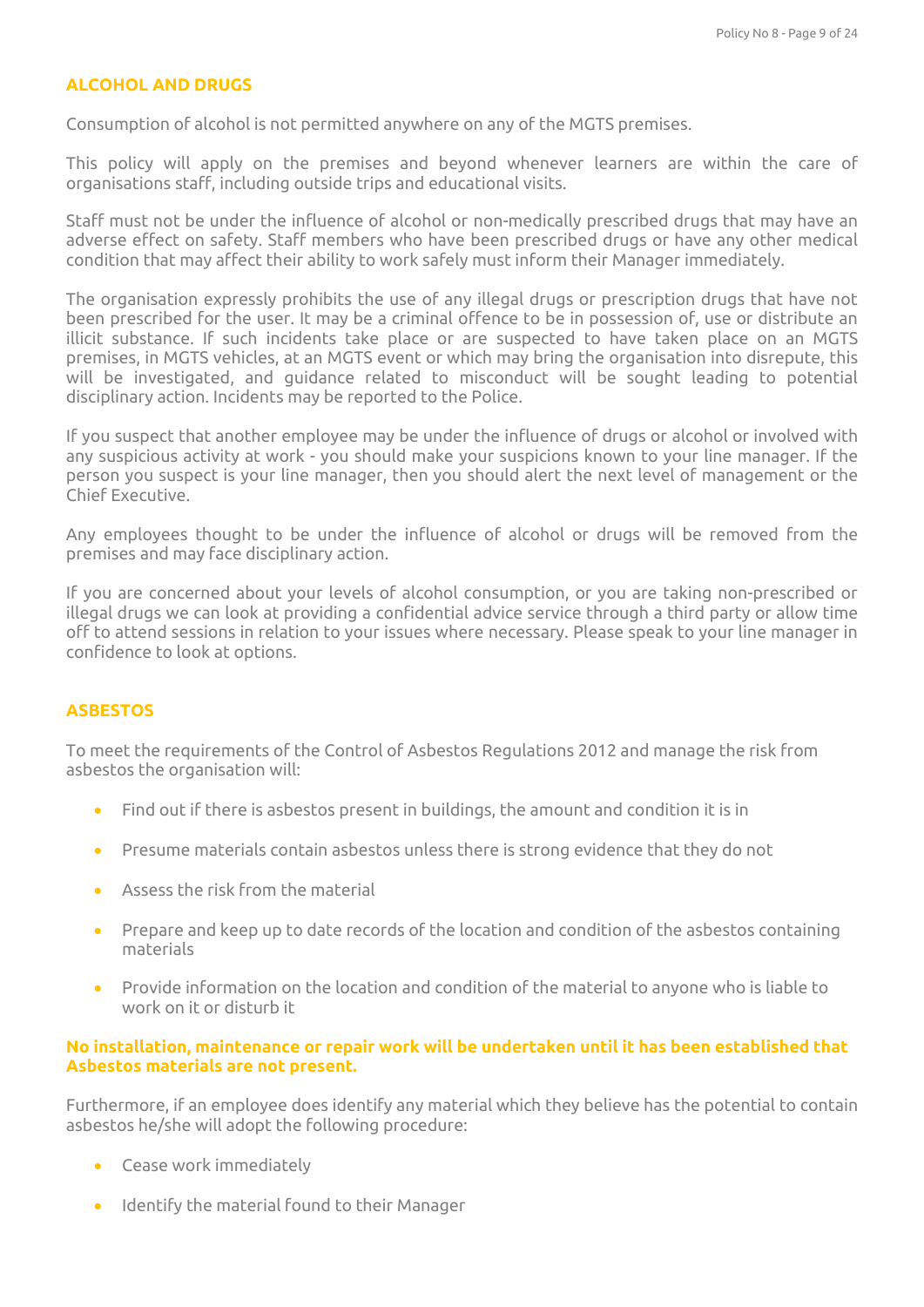Under no circumstances attempt to remove the material

Once the above procedures have been executed, management will seek professional advice as to whether the material may contain asbestos / consult their asbestos register. If further suspicion remains, work will not resume in the area until a survey has been conducted by a qualified asbestos surveyor and the area deemed safe to continue work. Removal of asbestos will always be undertaken following the relevant HSE guidance.

### **CONSULTATION WITH EMPLOYEES**

In accordance with the Safety Representative and Safety Committee Regulations 1977 and the Health and Safety (Consultation with Employees) Regulations 1996 it is the intention of the organisation to promote a culture whereby employees are encouraged to bring to the attention of their Manager and ultimately the Director(s) any issues relating to safety. Should employees wish to form a safety committee this would be facilitated.

We acknowledge that employee involvement is a vital element in ensuring that all hazards are identified, and concerns addressed. All employees will have access to read this and other policies via the Safety Cloud website and can raise concerns at any time with their Manager.

## **DEALING WITH UNPRECEDENTED SITUATIONS SUCH AS PANDEMICS –E.G., COVID-19**

Where unprecedented situations arise, the organisation will act in the following manner:

- 1. Follow Government guidance wherever practicable.
- 2. Undertake a risk assessment for example where operating during COVID-19 and review as necessary. This should cover all organisation activities.
- 3. Undertake audits where appropriate to check on compliance with the risk assessment.
- 4. Where staff return to work following periods of sickness screen them.
- 5. Provide suitable information for home workers, support staff and teaching staff.
- 6. Provide suitable information in key areas (for example welfare areas and reception) about infection control and social distancing.
- 7. Provide adequate information and instruction for staff for example in the format of posters and e-learning.
- 8. Provide information (to staff, learners and visitors) by displaying the Staying COVID-19 Secure poster at our site in a prominent place.
- 9. Provide suitable equipment to enable us to continue to operate, for example appropriate cleaning equipment and PPE.
- 10. Review the efficacy of control measures in line with new guidance issued by the Government or other reliable sources such as the World Health Organisation.

#### **TRAINING CENTRES**

All equipment in use in Training Centres will be subject to routine maintenance. This will range from ensuring that hand tools are maintained with sharp cutting edges to ensuring machine tools are correctly lubricated and maintained in good order.

Only competent persons will undertake maintenance of gas or electrical equipment. Where covers or guards are removed from machines or other equipment, to allow maintenance or repair, then the equipment will be isolated from the power supply through the use of interlocking switches or by unplugging from the socket.

Welding fumes must be collected by a vacuum fitted with appropriate filtration. Local Exhaust Ventilation (LEV) is available in all welding bays to remove welding fume at source. When welding away from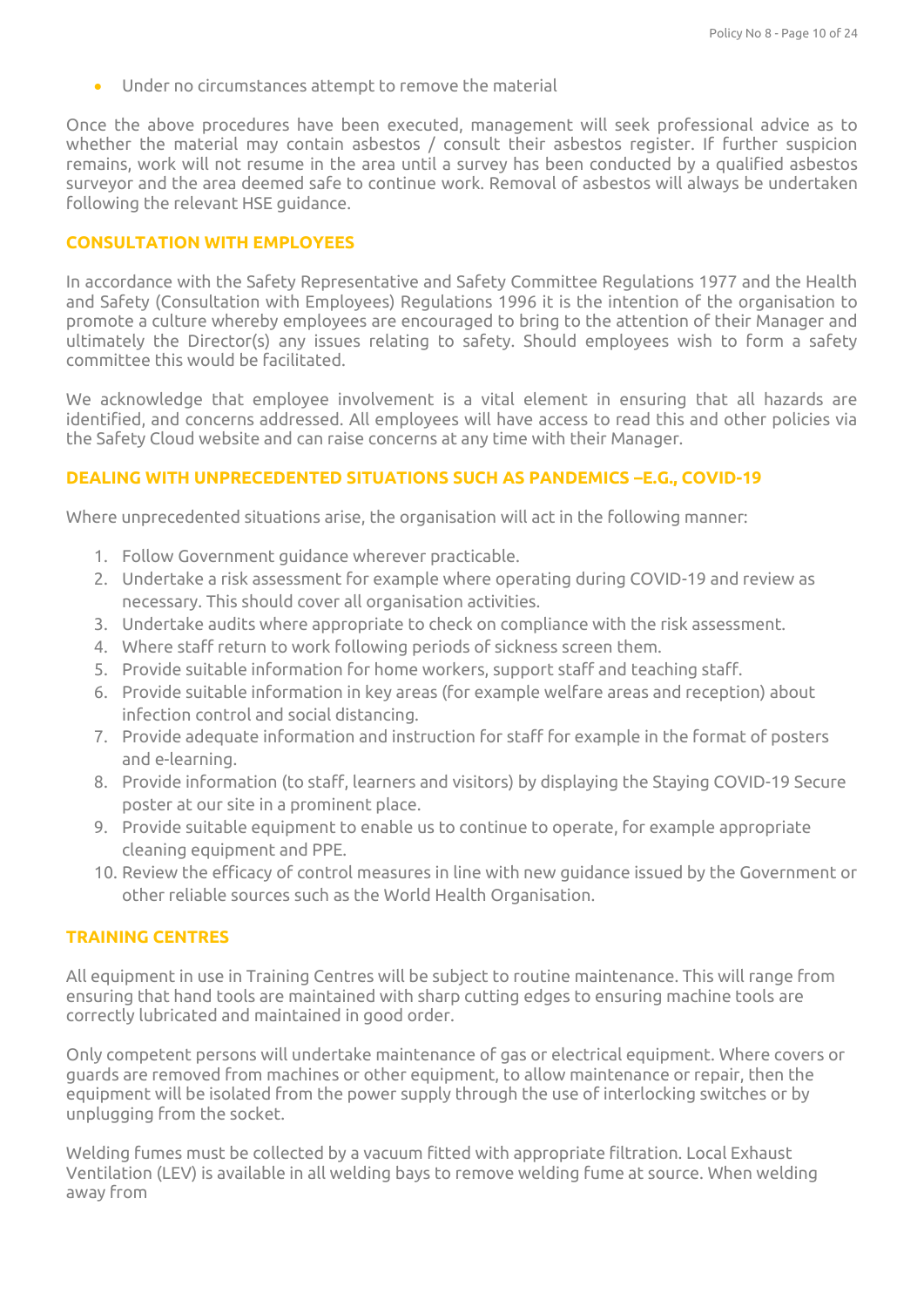the designated welding bays, it must be ensured that an appropriate alternative LEV system us used to adequately remove the welding fume. These extraction systems should be inspected regularly, at least weekly. The LEV must be examined at least every 14 months to check its efficiency.

Electrical cables should be visually checked before equipment is used, and the operation of all switches should also be checked and recorded on a pre-use form.

Staff and learners are trained on the correct use of the extractor hoods in each welding bay to ensure that they are used effectively.

## **DISPLAY SCREEN EQUIPMENT**

The organisation will assess and control health risks from exposure to display screen equipment in accordance with the Health and Safety (Display Screen Equipment) Regulations 1992.

A suitable and sufficient analysis of workstations and environment will be undertaken for all employees defined as users, with provision of training / instruction regarding ergonomics and safe working practices provided by the Safety Cloud e-learning module.

Employees classified as habitual display screen equipment users are entitled to free eye tests, and vision correction appliances where these are needed for work with display screen equipment.

## **DRIVING ON MGTS BUSINESS**

The organisation is committed to reducing the risks to its employees, learners, and others when driving or being driven in an MGTS minibus or own car.

Driving is restricted to employees with a valid current driving licence for the category of vehicle to be driven. Validity of employee driving licences will be checked by the organisation on a periodic basis.

A clear system should be in place for all to be able to check that the legal requirements are being met. The organisation has considered controls needed for MGTS owned vehicles.

A risk assessment has been carried out for the movement of traffic in and around MGTS premises, taking into consideration the minibus, employees, course delegates, and visitor vehicle and pedestrian movements.

Any collisions that occur involving the minibus or other vehicles carrying employees or learners as part of the organisation day should be reported to the Senior Management Team and reported as an accident on Safety Cloud.

We will:

- Ensure risk assessments are completed and that journeys are planned
- Not put unreasonable time constraints on travel
- Ensure drivers are competent and fit to drive
- Provide any additional training that may be deemed necessary to reduce driving related occupational risks
- All minibus drivers have access to the Minibus Policy and additional information relating to other MGTS vehicles
- Provide sufficient information and guidance for drivers to enable them to understand the additional occupational risks involved in driving
- Establish a travel plan which will limit the requirement for travel and make provisions for long journeys
- Require drivers to annually submit copies of their current driving licence
- Provide adequate insurance for the vehicle, the driver, occupants and third parties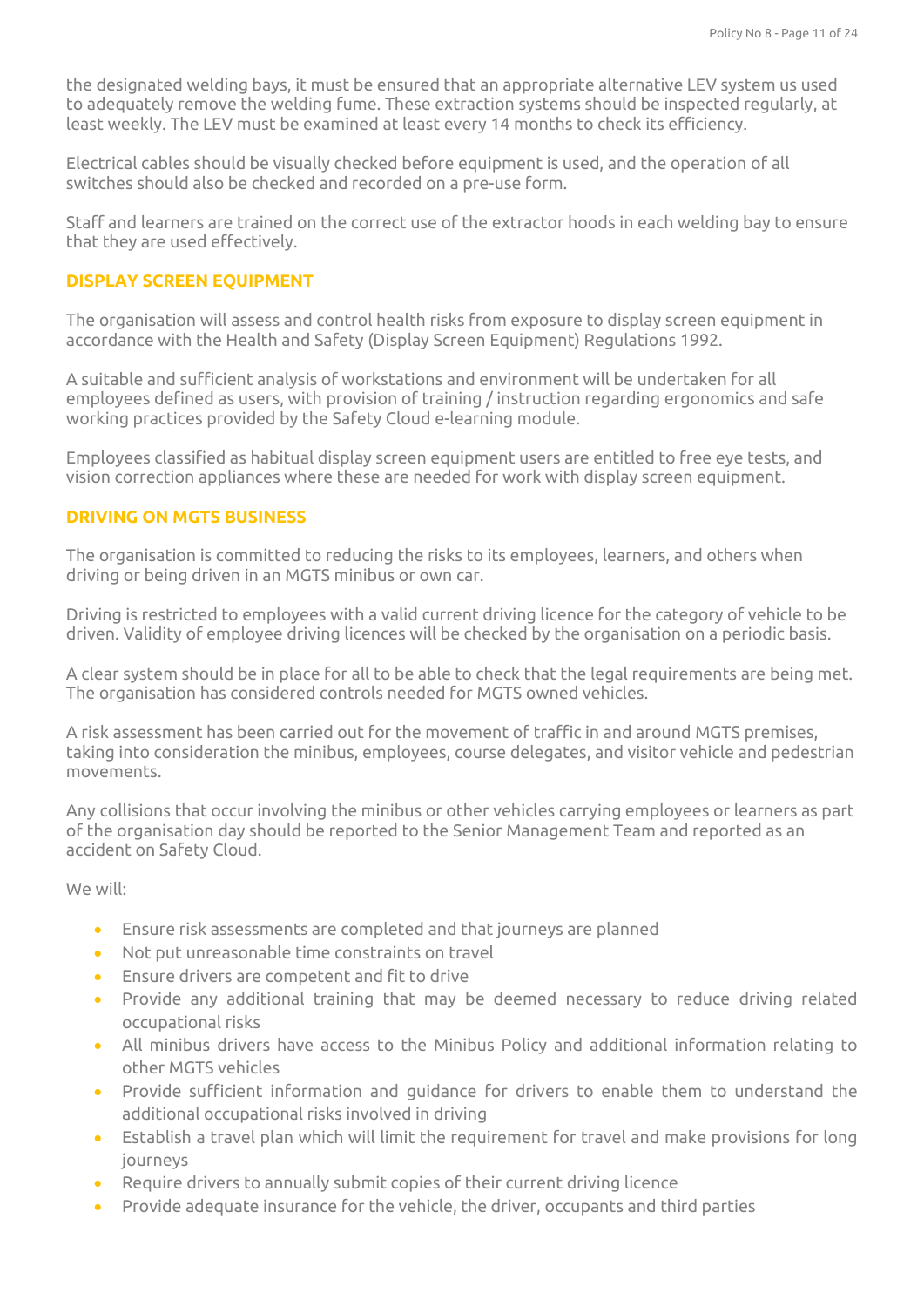- Maintain them to the required legal standard and ensure suitable for their purpose
- Provide and maintain additional tools and equipment necessary for the purposes of the journey
- Provide access to breakdown support and recovery
- Provide no smoking signs for inside the vehicle

### **DRIVERS**

Drivers will remain responsible for their safety and others and must comply with the Highway Code and Road Traffic Act.

It is the responsibility of drivers to inform their line manager of:

- Anything that could affect their driving e.g., health conditions or injuries, use of prescribed medication
- Changes to licence such as limitations, offences recorded, period bans vehicle defects that affect ability / safety to drive
- Any accidents / incidents that occurred whilst driving on behalf of the organisation

Before driving, drivers must:

- Review the need to travel
- Have a valid licence for the vehicle they are driving
- Carry out a pre-use vehicle check
- Allow sufficient time to drive allowing for traffic, poor weather, and rest breaks
- Ensure sufficient rest
- Be physically fit, with zero alcohol level and not be under the influence of drugs that may affect their ability to drive
- Have had an eye test in the last 2 years and be using any corrective appliance required by an optician
- Adjust their driving position, head restraints and mirrors to ensure maximum comfort and safety

Whilst driving, drivers must:

- Drive in accordance with the applicable law and with consideration for the safety of passengers and other road users
- Take regular rest breaks every 2-3 hours or at first signs of tiredness
- Always remain in control of the vehicle
- Not smoke
- Only use the mobile phone when using a hands-free device

#### **EDUCATIONAL VISITS**

The organisation recognises the increased risk of off-site educational visits but believe these trips to be an important part of the educational process. Off-site educational trips will be fully risk assessed prior to the event. If the visit is to an unfamiliar location a pre-trip site inspection will be conducted.

The assessment will consider guidance set out in the Government document Health and Safety of Learners on Educational Visits.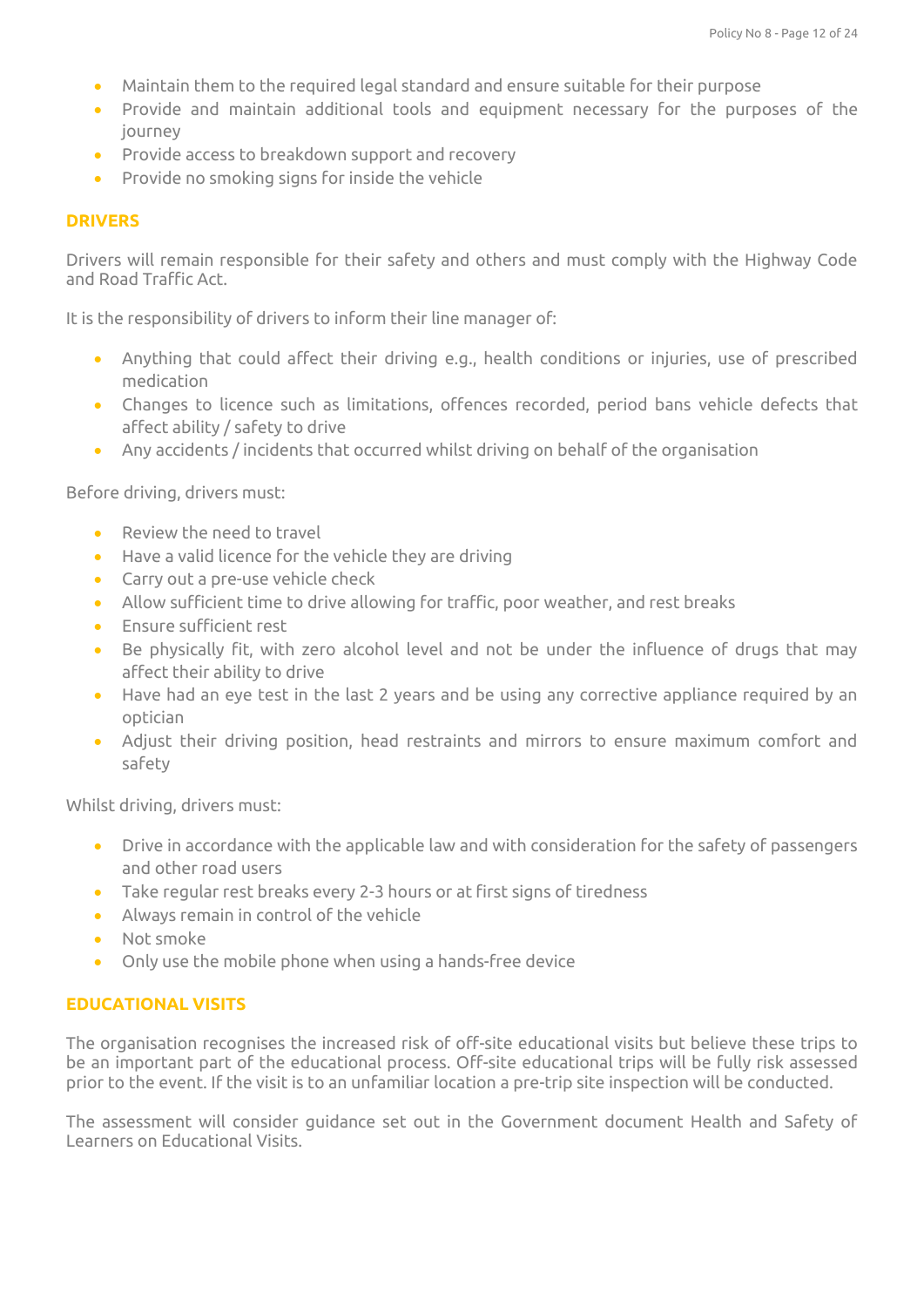### **ELECTRICAL SAFETY**

We will comply with the Electricity at Work Regulations 1989, regarding electric shock, socket outlets and plug tops, switches, conduits and cables etc.

To ensure this objective the organisation will:

- Ensure electrical installations and equipment are installed in accordance with IEE Wiring Regulations
- Maintain the fixed wiring installation in a safe condition by carrying out routine safety tests
- Inspect and test by a competent person all portable and transportable equipment within the organisation regularly to ensure safety
- Inspect and test second-hand electrical equipment donated, lent to, or borrowed by, the organisation
- Ensure that all portable electrical appliances that are brought onto organisation premises that are not new are inspected/tested before being taken into use. (Note: new electrical equipment does not require testing)
- Promote and implement a safe system of work for maintenance, inspection and testing
- Prohibit live working unless absolutely necessary, in which case a permit must be issued
- Ensure employees who carry out electrical work are competent to do so
- Maintain an asset register of electrical appliances and up to date test and inspection records.
- All electrical training rigs should be used under appropriate supervision by competent members of staff.
- Ensure that isolation procedures are followed when the equipment is not in use.

## **EMPLOYEES AT SPECIAL RISK**

We recognise that some workers may from time to time be at increased risk of injury or ill-health resulting from work activities. All employees must advise their Manager if they become aware of any change in their personal circumstances which could result in them being at increased risk. This could include medical conditions, permanent or temporary disability, taking medication and pregnancy.

As an Equal Opportunities employer, we would ensure that we make reasonable adjustments of our employment arrangements or premises, in order not to place disabled people at a substantial disadvantage compared with non-disabled people.

## **ENVIRONMENTAL**

It is the policy of organisation to help protect the environment in which we operate. The management will seek, so far as is reasonably practicable, to minimise the organisations effects on the environment by:

- Taking environmental issues into account when planning and conducting business activities
- Complying with regulatory requirements and working with regulatory bodies
- Providing environmentally friendly products where possible and informing customers and suppliers of our policy and aims
- Seeking to control and reduce energy consumption, water usage, waste, noise, dust, light emissions and traffic movement
- Seeking to continually improve the organisation's performance in the above areas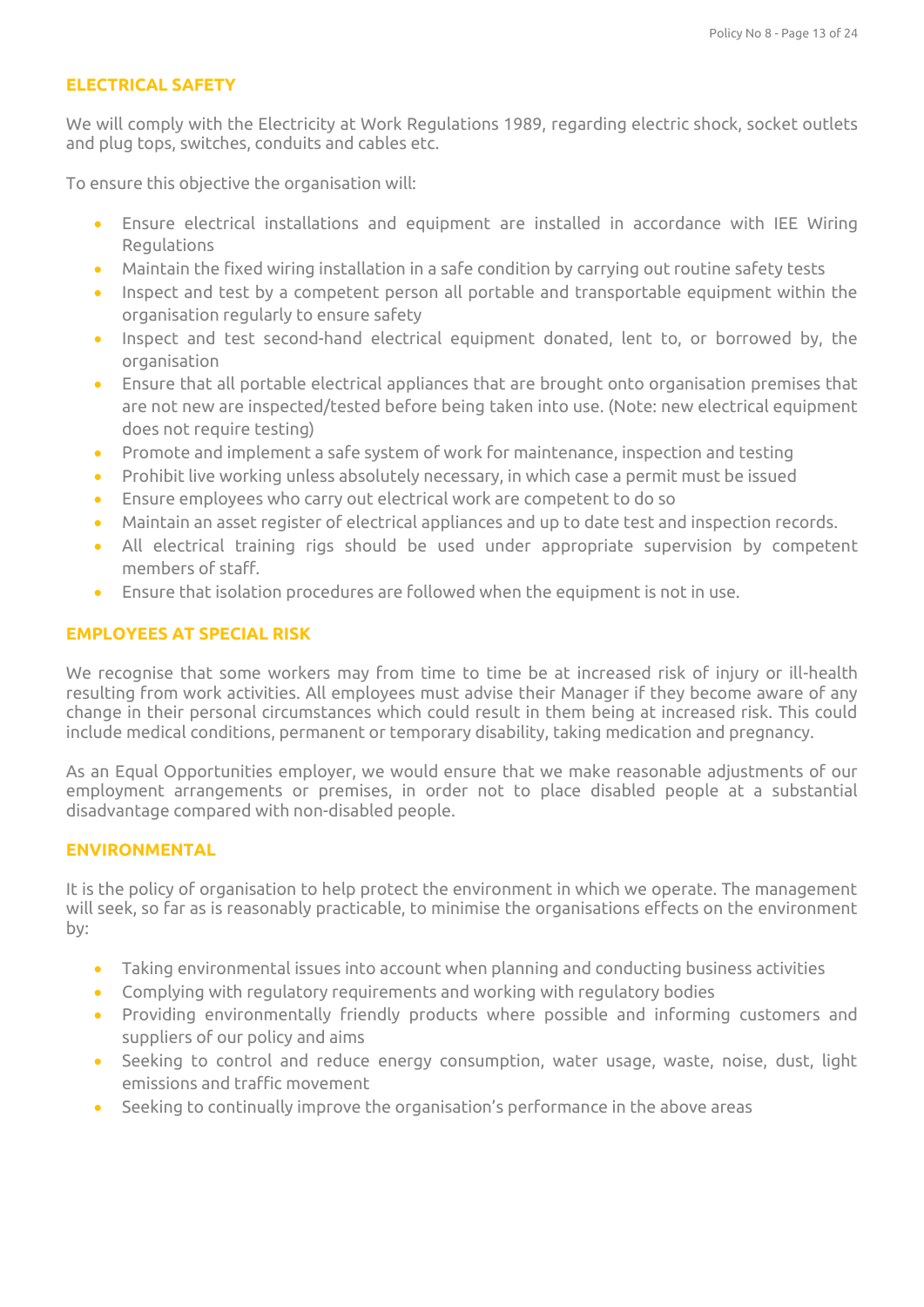#### **EMERGENCY EVACUATION PROCEDURE**

In the event of fire or sounding of the alarm, or in any other emergency situation (such as a bomb threat), all employees should stop what they are doing and walk to the nearest safe exit leaving all personal belongings behind. All employees should then assemble at the designated assembly point.

A fire drill will be undertaken each term. Advance notice of this will be given to limited personnel only.

The organisation does not require persons to attempt to extinguish a fire, but extinguishing action may be taken if it is safe to do so by trained employees.

Immediate evacuation of the building must take place as soon as the evacuation signal is given. All occupants should report to the predetermined assembly point.

Re-entry of the building is strictly prohibited until the fire brigade officer or a senior person declares it is safe to do so.

Employees are encouraged to report any concerns regarding fire procedures so the organisation can investigate and take remedial action if necessary.

#### **Evacuation during examinations**

A clear procedure is in place to deal with an emergency evacuation during examinations. All candidates are evacuated in silence with invigilators and assemble at the designated fire assembly point but separate from other learners. Silence is maintained. Examination guidance is followed.

#### **EMERGENCY, CRITICAL INCIDENT, LOCKOUT AND LOCK-DOWN PROCEDURES**

The organisation has drawn up and put in place a separate policy and procedures to cover for the management of serious incidents, and it is of utmost importance that employees familiarise themselves with these procedures. Employees must be able to clearly differentiate between the following categories in order to action the correct procedure:

**Emergency:** A situation that requires immediate action such as evacuation or attendance of emergency services. This could be a fire, death, or serious injury.

**Critical Incident:** Broadly defined as a traumatic event, real or imagined, or threat of such, that could seriously affect the welfare of individuals within an organisation or cause disruption to an organisation.

**Lock Down:** The procedure used to preserve the security of each of the training centres, and the safety of its personnel, in the event of threat of harm from inside or outside the training centre grounds.

The aim of these policies and procedures is to minimise the impact and trauma of any incident affecting MGTS personnel, and to facilitate the return to normal MGTS operation as soon as possible.

#### **FIRE SAFETY**

We will assess and control the risks from fire in accordance with the Regulatory Reform (Fire Safety) Order 2005.

Premises are equipped with appropriate firefighting equipment, fire detection and fire warning systems that are suitable and sufficient for the features of the premises, the activity carried out and the hazards present. Emergency routes and exits are maintained in good working order and unobstructed.

We will ensure that arrangements are in place to ensure that all firefighting equipment is regularly maintained. Suitable records of such maintenance should be kept.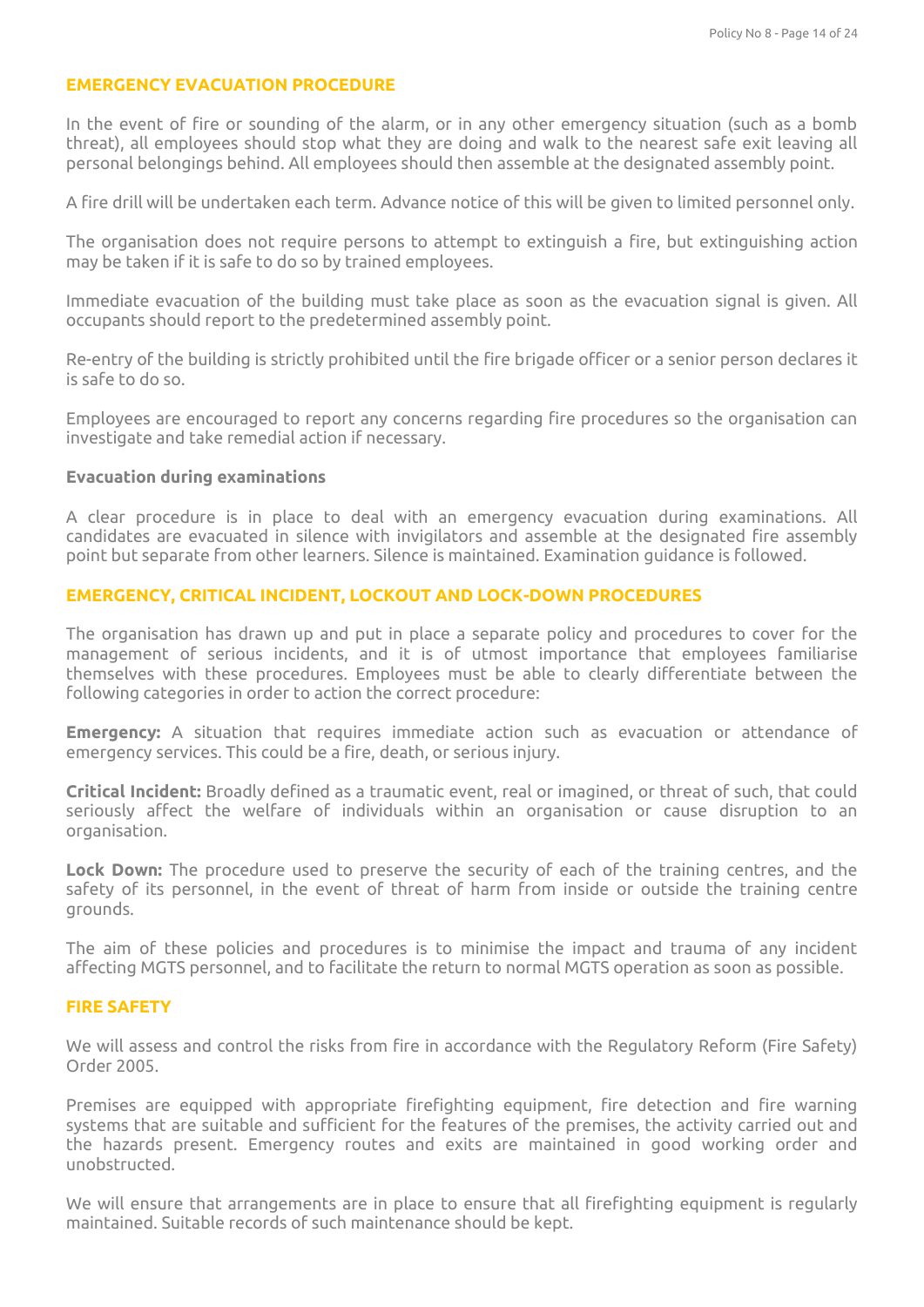Managers are responsible for checking fire safety hardware during monthly site safety audits.

We have an emergency plan to follow in the event of fire or sounding of the alarm.

Managers are responsible for giving new employees a basic fire safety induction, covering the risk of fire; control measures in place to protect them; and location of the fire assembly point. Further training on fire awareness will be provided for employees via the fire awareness e-learning module on Safety Cloud.

### **GAS SAFETY**

Gas boilers and all associated flues and fittings are subject to an annual service by a GAS SAFE registered engineer. A suitable report shall be maintained following such works.

Employees are not permitted to interfere with gas supplies or associated attachments under any circumstance.

### **GAS EMERGENCIES**

Where a leak is identified within the premises the supply should be immediately isolated and the Senior Management Team informed. Unless the leak cannot be isolated, there should be no need for an evacuation.

In the event of a suspected gas leak:

- 1. Call 24-hour gas emergency service on 0800 111 999
- 2. Evacuate the buildings and move the learners and majority of the employees to a distance of at least 250 metres away. Nominate some employees to stay at a safe distance to prevent access to the site and await the emergency Transco engineer.
- 3. If it is safe to do so:
	- Put out naked flames
	- Open doors and windows
	- Turn off the gas supply

#### **DO NOT TURN ELECTRICAL SWITCHES ON OR OFF**

If the general public in the neighbourhood are at risk, contact the police on 999. No person shall interfere with any gas appliance or gas fitting or pipe work unless qualified and competent to do so.

#### **GLAZING**

Doors, which can be pushed open from either side, should have a viewing panel appropriate to users so that a clear view of the area close to both sides is allowed. Where windows and transparent or translucent surfaces in walls, partitions, doors, etc. pose a risk of injury they should be made of safety material or otherwise protected against breakage.

A glazing survey and risk assessment has been undertaken to ensure compliance with the Health and Safety Welfare Regulations 1992 and EN12600/BS6206. This risk assessment will be reviewed on a regular basis.

#### **HAZARDOUS SUBSTANCES**

The organisation will assess and control health risks from exposure to hazardous substances in accordance with the Control of Substances Hazardous to Health Regulations (COSHH) 2002.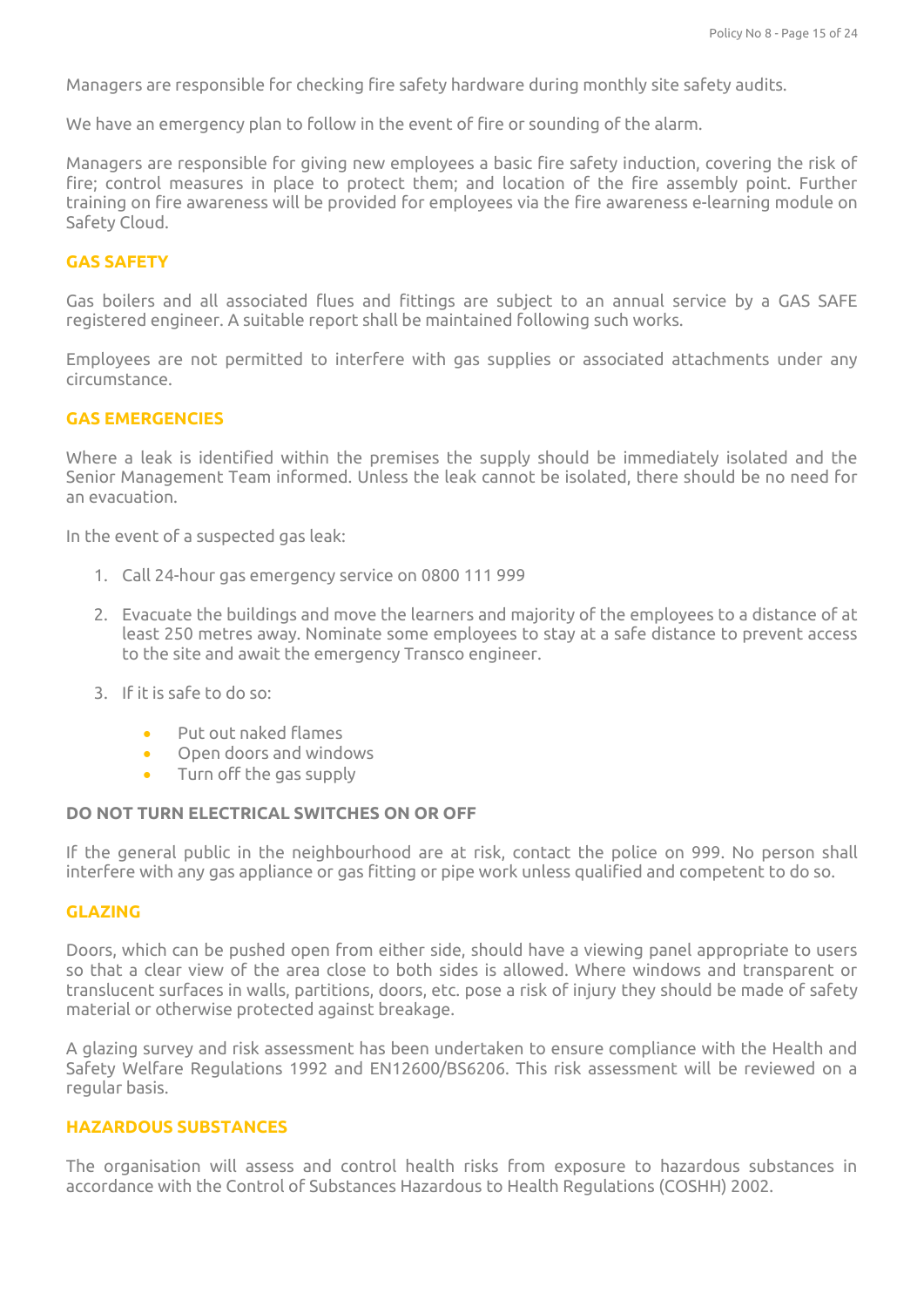All employees exposed to such substances will be instructed in their appropriate use and advised to follow safe usage instructions. Personal protective equipment appropriate to the hazardous substance will be provided and supervisors will ensure usage on a day-to-day basis.

Employees required to use certain substances / chemicals will be required to comply with the following procedures:

- To use substances / chemicals in accordance with the manufacturer's instructions. If in doubt, they should check before use with a senior member of staff
- To use protective clothing / footwear / gloves / masks / eye protection as appropriate
- To clean any spillage / soiling of such substances in an appropriate manner
- To report any accidents / incidents or injuries to a senior member of staff

## **HEALTH SURVEILLANCE**

Personnel exposed to known hazardous activities will be subjected to suitable health surveillance in accordance with the associated risk assessments.

## **HOUSEKEEPING**

The organisation will ensure that standards of cleanliness are maintained in all areas of the site. All floors and traffic routes will be maintained in good repair to reduce the health and safety risk to employees, learners and visitors. Traffic routes and fire escapes will be kept clear of obstructions. It is the responsibility of all employees to ensure the following:

- Materials and equipment must be stored safely and tidily at all times
- Walkways and walking areas and exits must be always kept clear and free from obstructions
- If water is spilled on the floor, it should be wiped immediately to avoid slipping
- Trailing cables should not be left in any walking area
- Where objects are stored in or around a walking area, care must be taken to ensure that no long or sharp edges jut out into the walking area

Any concerns regarding cleanliness / hygiene should be reported to the Senior Management Team.

## **INCLEMENT WEATHER**

The following key points could all have different implications to the operation of the MGTS training centres, the safety of the learners and employees.

- Risks of slips on icy surfaces
- Traffic conditions hindering employees and learners getting to organisation
- Road traffic accident that involves employees or learners
- Temperature problems due to heating failure or similar
- Equipment failure due to low temperatures e.g., water supply frozen

The organisation must carry out risk assessments for how these (and other) issues may affect persons and create a written Contingency Plan to cover the eventualities. Once the assessment has been carried out then the plan can be written.

## **INFORMATION, INSTRUCTION, TRAINING AND SUPERVISION**

The organisation will provide employees with adequate information, instruction, training and/or supervision to enable them to undertake their duties safely.

An employee health and safety handbook is available on Safety Cloud and contains important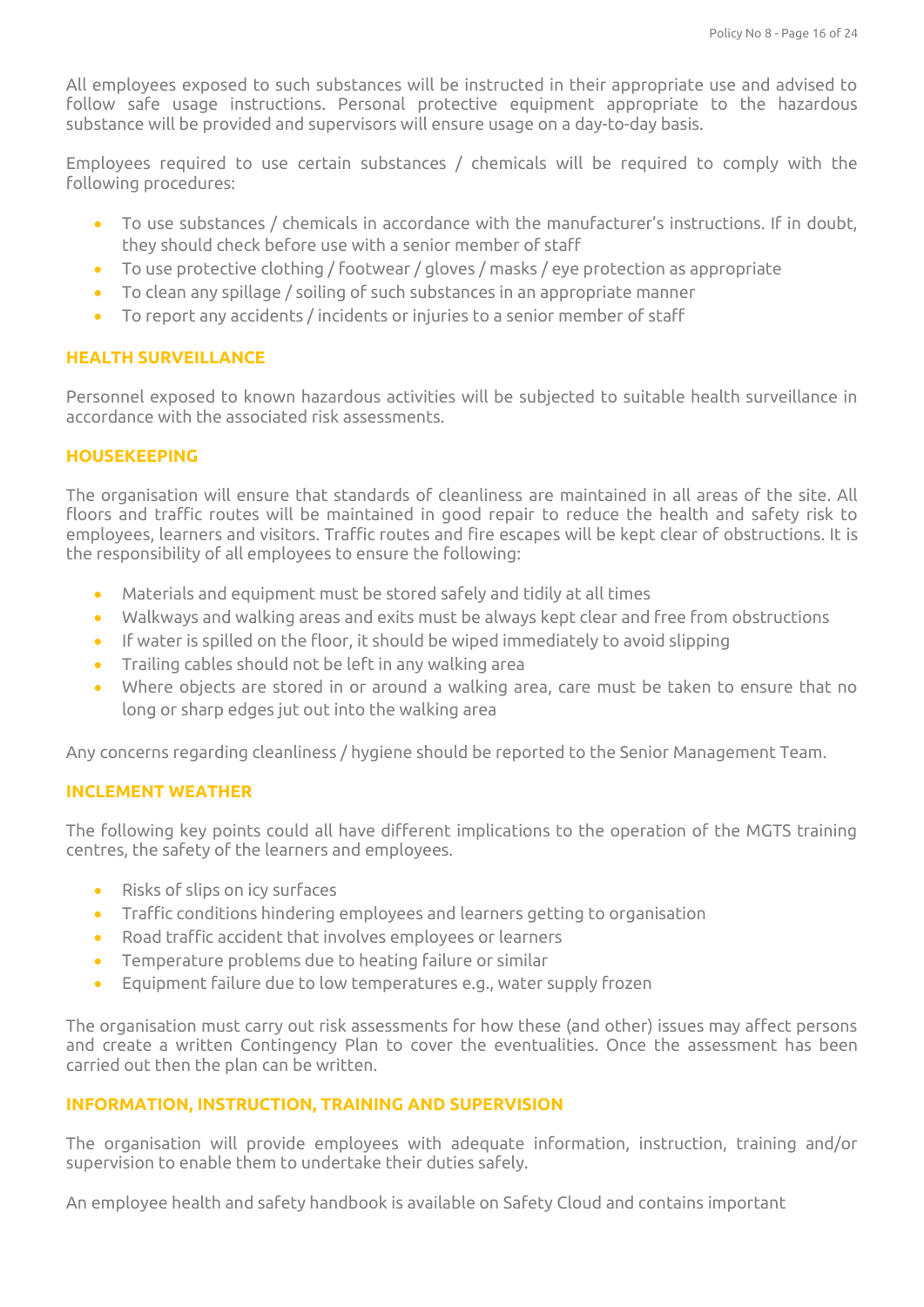information for employees regarding any workplace hazards they may be exposed to, and the safe working procedures and control measures they should follow in order to remain safe.

Written records of training will be maintained, with all new starters given induction training relevant to their duties. Training will include instruction on the safe use of any equipment provided and other information that is relevant to their specific role and responsibilities. Specific training sessions will be arranged if there is a change to health and safety procedures if it is agreed as part of an employee's training and development plan or to inform employees of a specific health and safety concern. Any training and development needs should be reported to the relevant Manager.

Employees have personal logins to Safety Cloud which enables them to view risk assessments relevant to their work and are instructed on any reviews that are relevant to their work area.

**Note to employees:** If you are required to undertake a task which you feel you are not competent and where your health and safety might be put at undue risk you are required to stop work and report this immediately so that appropriate remedial steps can be taken.

## **LEGIONELLA**

Legionnaires' disease is a potentially fatal form of pneumonia that causes flu like symptoms. Infection is caused by breathing in small droplets of water contaminated by the naturally occurring bacteria.

The organisation is committed to managing the risks associated with legionella to comply with the terms of ACoP L8. The Organisation has completed a Legionella risk assessment and has a management system in place to control the risk.

This includes water temperature checks, flushing of infrequently used outlets and the regular cleaning of tanks. Records of checks are held on site.

### **LIFTING EQUIPMENT**

Lifting equipment is maintained in accordance with manufacturer's recommendations. It receives periodic servicing and thorough examinations in accordance with the Lifting Operations and Lifting Equipment Regulations 1998.

Employees are only permitted to use the lifting equipment where they have been trained and authorised to use it by MGTS. Refresher training is provided if deemed necessary after observation of poor practices.

#### **LONE WORKING**

Lone working should only be undertaken if absolutely necessary. Prior to working alone, it is the organisations policy that a third party be informed of the fact that you are working alone. Monitoring of the individual is to be established through effective form of communication.

If employees are working alone on site after normal working hours they must:

- Inform someone where they are and what time they intend to leave
- Ensure that entrances are securely shut and ensure that they can get out of another door in case of an emergency without using a key
- Always be alert when leaving the building and ensure that the door through which they leave is securely locked behind them
- Phone the Police if they are suspicious about someone attempting to enter the building

Persons working alone must not enter any confined space or undertake hazardous tasks.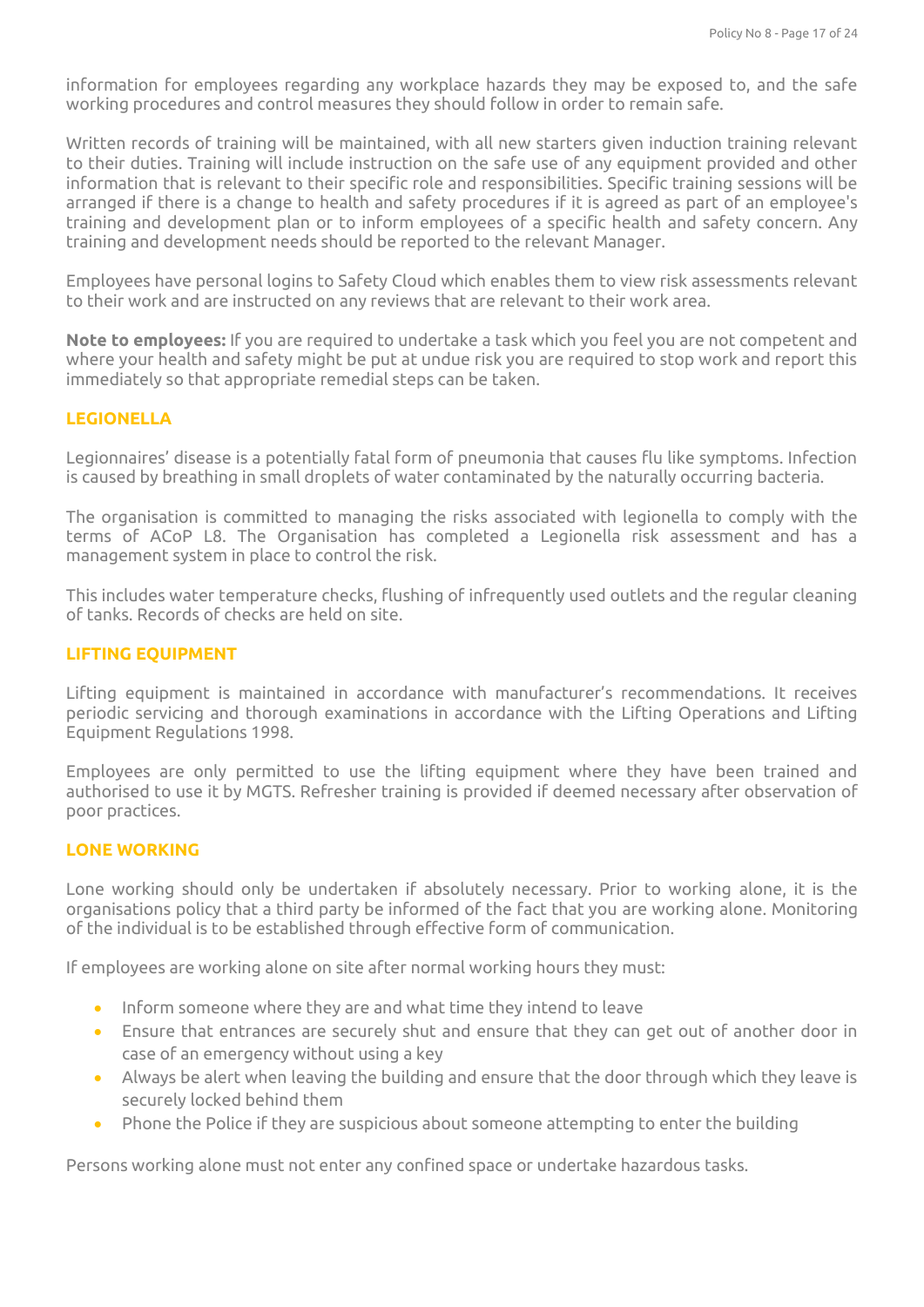### **LIQUID PETROLEUM GAS (LPG)**

LPG cylinder storage on site is in accordance with the LPG Association Code of Practice no. 7. LPG cylinders are stored externally in a compound / cage, away from combustibles, vehicle movements, open drains, openings to buildings and in a well-ventilated area.

### **MANAGING CONTRACTORS**

The competency of contractors is checked before services engaged. This includes qualifications, insurance, membership of professional bodies and previous experience.

Prior to appointment, contractors undertaking high risk works (e.g., work at height, steel erection, demolition) will be requested to provide a method statement for any work they intend to undertake at the premises. This should include information on:

- Hazards involved in the work
- Assessment of the risks arising from the hazards identified
- How the risks will be controlled

It is the responsibility of the supervisor to ensure that work is carried out in accordance with the method statement.

Employees and contractors will be advised of risks they may be exposed to (e.g., asbestos, live electrics etc) and all site rules they must follow prior to commencing work. The organisation will undertake regular checks on the contractor's mode of operation and stop any work suspected to pose a risk to either our employees or the contractor.

### **MANUAL HANDLING AND LIFTING**

The organisation will take all reasonable steps to reduce and avoid hazardous manual handling activities where this is practical and reasonable. If this is not possible, we are committed to undertaking a suitable risk assessment to identify practical controls that will reduce the risk of injury.

Where employees are required to undertake manual handling duties, training will be provided to cover:

- The principles of good lifting and handling
- Understanding of how to assess the risks posed by manual handling
- How to use any mechanical aids provided

### **Precautions:**

Lifting and moving of objects should always be done by mechanical devices rather than manual handling wherever reasonably practicable. The equipment used should be appropriate for the task at hand.

The load to be lifted or moved must be inspected for sharp edges, slivers and wet or greasy patches. When lifting or moving a load with sharp or splintered edges gloves must be worn. Gloves should be free from oil, grease or other agents which might impair grip.

The route over which the load is to be lifted or moved should be inspected to ensure that it is free of obstructions or spillage which could cause tripping or spillage.

Employees should not attempt to lift or move a load which is too heavy to manage comfortably. Where team lifting or moving is necessary one person should act as co-coordinator, giving commands to lift, lower etc.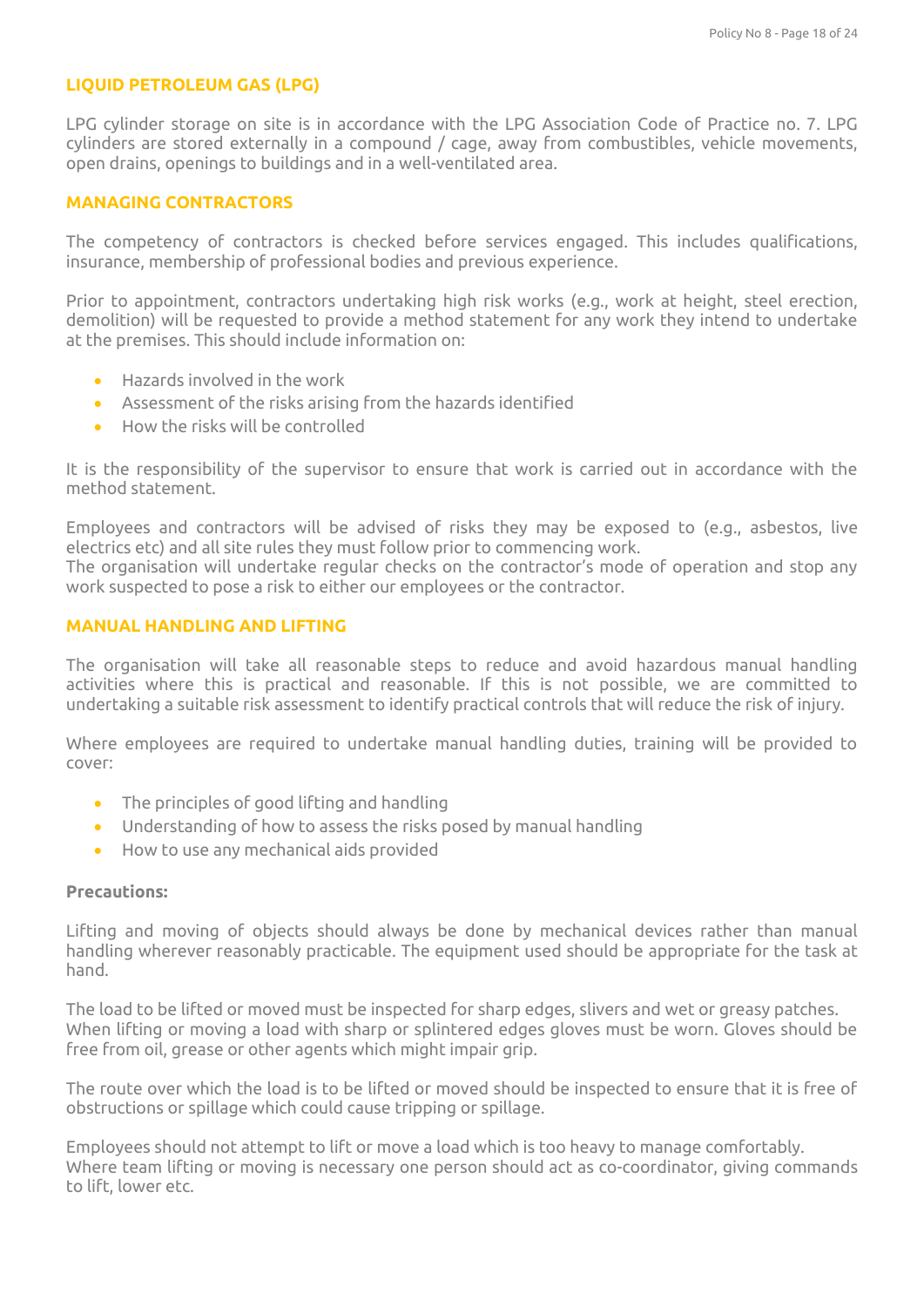When lifting an object off the ground employees should assume a squatting position, keeping the back straight. The load should be lifted by straightening the knees, not the back. These steps should be reversed for lowering an object to the ground.

## **MONITORING AND INSPECTION**

We will undertake regular inspections and checks to monitor health and safety standards and ensure a healthy and safe workplace. Citation will undertake 6 monthly site safety audits dependent upon the assessed risk at each site.

Responsibility for carrying out monthly Health and Safety inspections will be delegated to the designated Manager(s) at each site. The Manager will conduct this check on the Safety Cloud system and should report findings of the inspections to the Head, as required. The Manager or other senior members of the management team will also do occasional health and safety spot checks.

This policy will be reviewed to reflect changes in best practice guidance, techniques and legislation as required and as a minimum once every two years.

## **NEW AND EXPECTANT MOTHERS**

Once the organisation has been informed in writing that an employee is pregnant, a risk assessment will be carried out. The risk assessment will take into account the type of work normally undertaken and the working environment. Pregnant workers / nursing mothers will not be allowed to come into contact with hazardous substances or processes that could affect the health of the child.

Job roles will be adjusted where the risk to the pregnant worker / nursing mother is considered unacceptable. The employee will be entitled to:

- Frequent breaks from standing (seating provision)
- Heavy lifting is prohibited
- Reduced shifts are provided on demand
- The employee is offered warm protective clothing if working in cold environments
- COSHH assessments will be reviewed to assess impact of working with hazardous chemicals

If all control measures that are reasonably practicable have been taken and a risk still exists to an expectant or new mother, then a hierarchy of steps will be followed:

#### **Step 1**

temporarily adjust her working conditions and/or hours of work or if it is not reasonable to do so or would not avoid the risk:

#### **Step 2**

offer her suitable alternative work if any is available, or if this is not feasible you must:

#### **Step 3**

suspend her from work (give paid leave) for as long as necessary to protect her safety or health or that of her child.

If a learner enrolled at the MGTS premises becomes pregnant the organisation will ensure that a risk assessment is carried out to take into account the type of activities normally undertaken by the learner, and to manage risk.

#### **NOISE**

Where it is suspected that the noise level emitted from machinery, averaged over the course of the working day or working week, exceeds the lower or higher action value levels (80 dBA or 85 dBA) a noise assessment will be undertaken, and any necessary protective measures put in place to reduce the risk of hearing damage.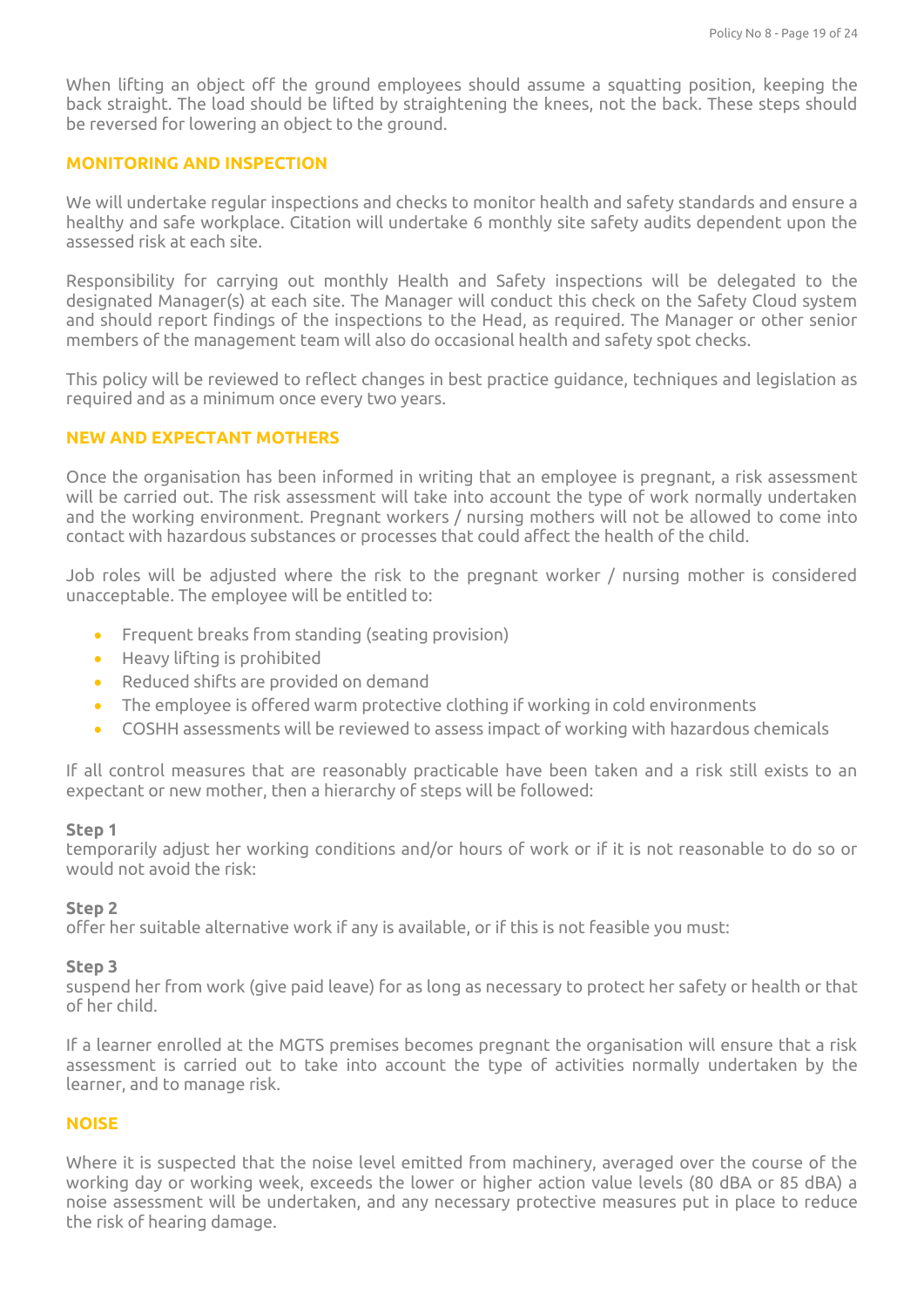Hearing protection is provided for those at risk and hearing protection zones defined with signage.

Workers will be instructed in the risks of noise exposure, the controls in place, hearing protection provided and safe working practices.

Health surveillance (hearing checks) is provided for those at risk with results used to review controls and further protect individuals.

Arrangements for the control of workplace noise will be reviewed whenever there is a substantial change in work practice, equipment, or exposure e.g., purchase of new machinery, relocation of machinery, increased use of machinery etc.

### **PERSONAL PROTECTIVE EQUIPMENT (PPE)**

PPE includes safety equipment such as protective footwear, gloves, high visibility vests / jackets and hard hats. The organisation acknowledges that PPE forms the last level of protection within the hierarchy of controls and will ensure all other practicable controls are in place. It is however recognised that PPE is often required to bolster other controls. As such the organisation will:

- Assess the risks and the PPE to be issued to ensure it is suitable
- Maintain, clean and replace PPE as required
- Provide storage for PPE when it is not being used
- Give training and instruction to personnel on its use and how to look after it
- Monitor use and condition of PPE

Employees will be consulted at the selection stage to ensure equipment is suitable for their needs and to encourage usage. All employees sign a record of issue upon receipt of their PPE. All PPE is provided free of charge.

PPE, including eye protection, will be issued to learners for use in centres. This will be issued following risk assessment on the use, storage, and cleaning of the equipment.

#### **PERSONAL SECURITY**

It is not practical to restrict access to the site.

Visitors should report to the reception. All visitors are required to sign into the Visitors Log upon arrival at the MGTS premises and must be wearing a clearly visible badge and be accompanied by an employee at all times.

Unwelcome visitors may at times enter the site, and employees should be alert to this possibility, and should be observant. Un-recognised individuals should be approached in a courteous manner and escorted to their destination where they should be passed on to the appropriate employee. Employees should escort those who appear to have no genuine reason for being on site to the Organisation Office.

If an employee witnesses a theft or other law- breaking activity, they should immediately dial 999 and inform the police.

#### **PROVISION AND USE OF WORK EQUIPMENT**

It is the organisation policy to comply with the law as set out in the Provision and Use of Work Equipment Regulations 1998. We will endeavour to ensure that all equipment used in the workplace is safe and suitable for the purpose for which it is used. New or second-hand equipment must be checked to ensure that it meets health and safety standards before it is purchased.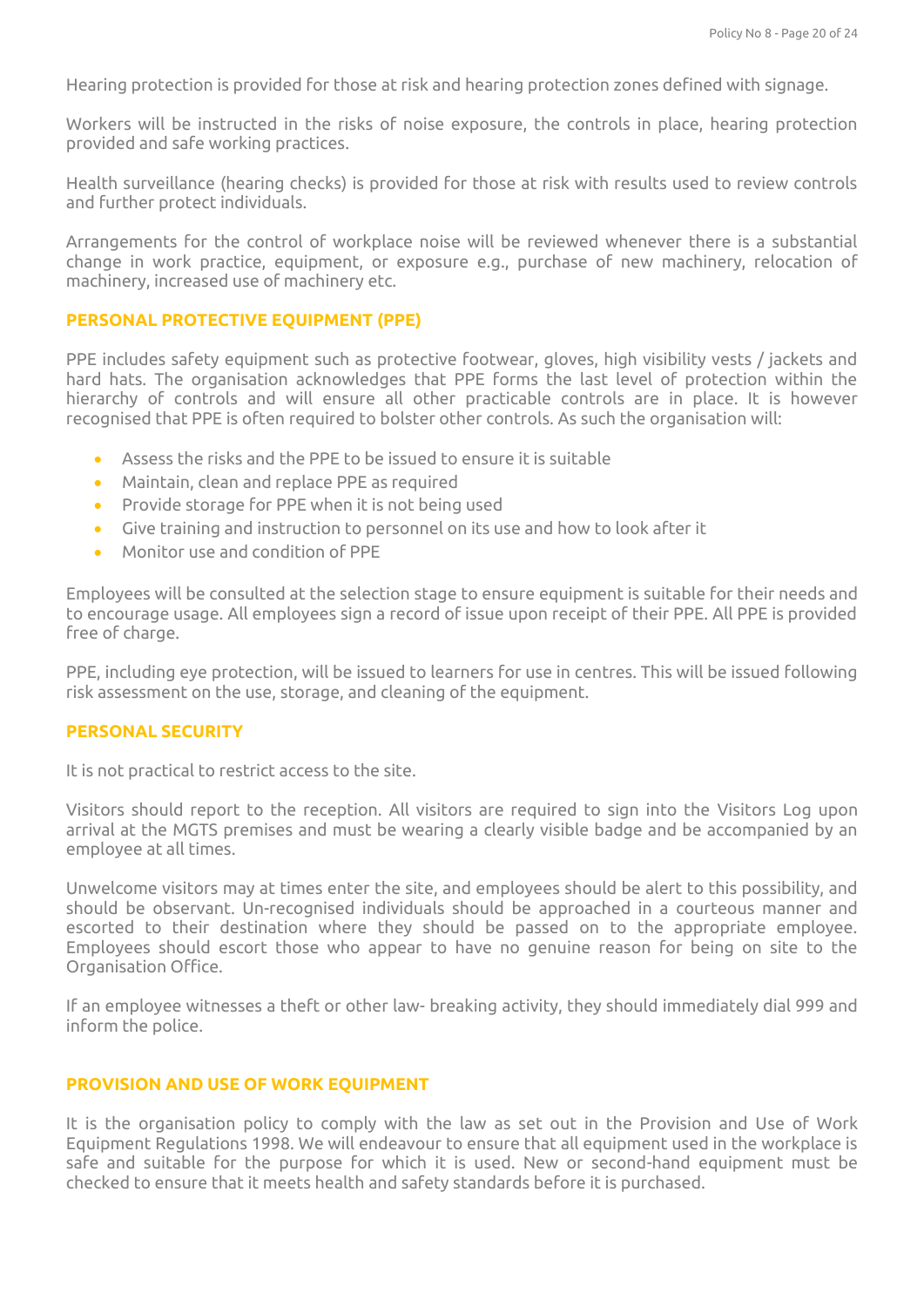All workers will be provided with adequate information and training to enable them to use work equipment specific to their job role safely. The use of any work equipment which could pose a risk to the wellbeing of persons in or around the workplace will be restricted to authorised persons.

It is the responsibility of all employees to ensure that any device or equipment they use is in a good and safe condition. Any device or equipment that is defective must be reported to the Manager.

No device or equipment should be used outside of the manufacturer's guidance. Employees are prohibited from using any device or piece of equipment for any purpose other than its intended purpose.

All workers will be provided with such protection as is adequate to protect them from dangers occasioned by the use of work equipment. All work equipment will be clearly marked with health and safety warnings where appropriate.

All devices and equipment must be properly and safely stored when not in use.

The Senior Management Team shall be the point of reference for queries regarding equipment maintenance and testing. It is the responsibility of the delegated Managers, i.e., Heads of Departments to ensure that appropriate servicing/maintenance of equipment is carried out, to record the maintenance checks and inform the Senior Management Team of the findings.

## **MACHINERY / POWERED TOOLS**

Use of machinery and powered tools is included in risk assessments.

It is Organisation policy that all relevant employees and learners working in the woodworking room will be trained in the safe operation of the equipment and employees and learners are required to use all work equipment correctly / in accordance with their training / manufacturer's recommendations. All learners will be supervised whilst using woodworking equipment.

Appropriate guards on machines are provided in order to make all operations as safe as possible.

#### **Employees and learners must NEVER:**

- a. Remove, make inoperative or reduce the effectiveness of any equipment or machinery guard.
- b. Attempt to operate any machinery or equipment without the guards or other required safety devices in place.
- c. Operate any equipment when it is functioning improperly or at any time when it would be hazardous. Such equipment will be repaired at once or removed from the premises.

Only authorised personnel may remove a machine guard during maintenance or cleaning operations. During such operations all precautions must be taken to ensure that the equipment is de-energised by disconnecting the power source.

## **PRESSURE SYSTEMS**

All boilers and pressure systems shall be regularly maintained.

A periodic inspection and test shall be undertaken of all pressure systems e.g., workshop air compressors in accordance with the insurance schedule and relevant regulations.

Written schemes of examination and records of inspection shall be maintained.

The organisation will provide sufficient information, instruction and training to all those involved in the operation of pressure systems.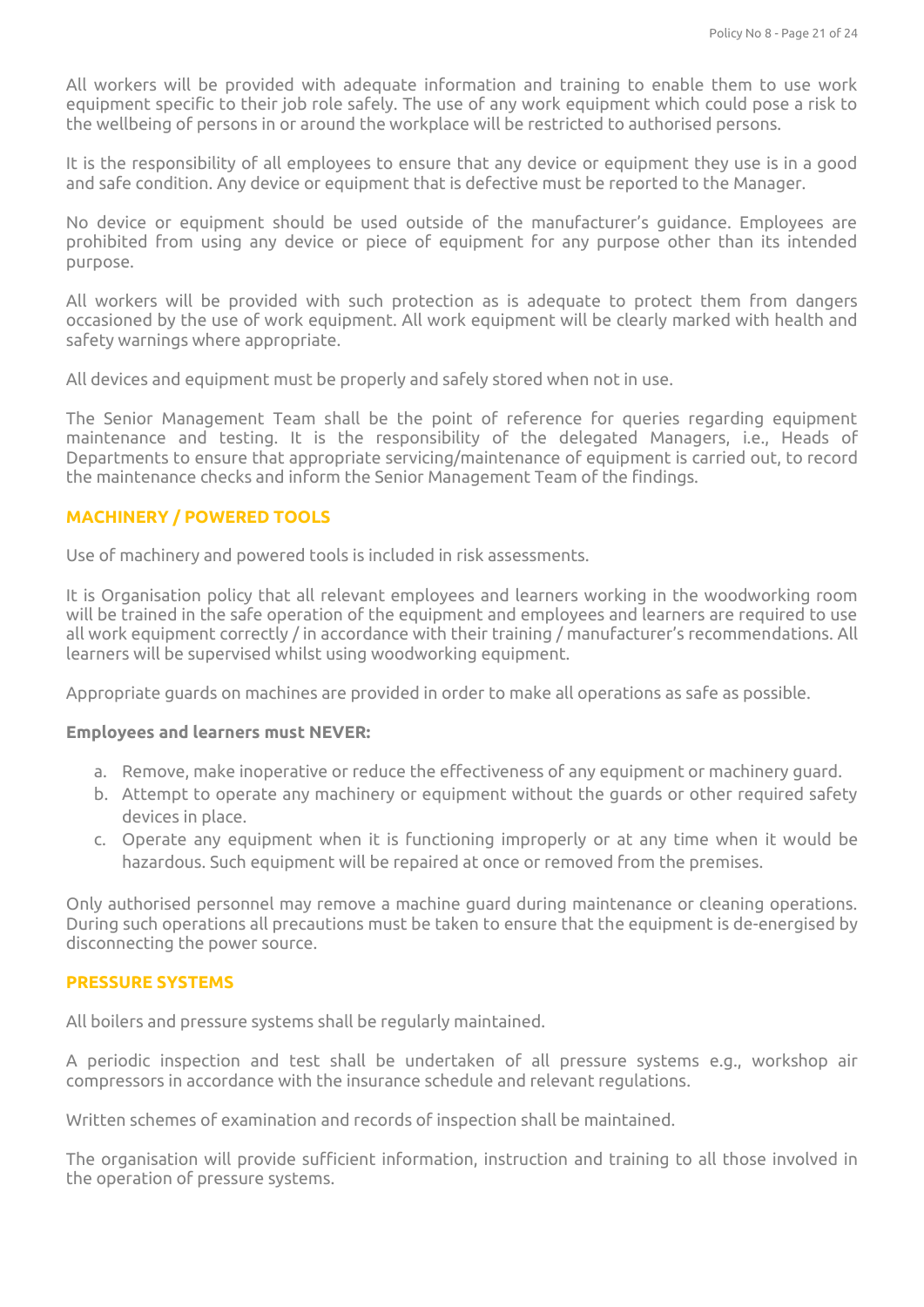### **SAFETY SIGNS**

Where required, suitable and sufficient safety signs shall be posted in accordance with The Health and Safety (Safety Signs and Signals) Regulations 1996. Signs will be positioned to provide a suitable warning of the work activity being undertaken.

All safety signs shall be maintained in a clean and clearly visible condition.

Safety signs shall be removed when they are no longer required.

### **SITE TRAFFIC MANAGEMENT**

One of the most common causes of fatalities and serious injuries at work involve the operation of vehicles, including lorries and coaches.

The main problems include collisions with pedestrians and between vehicles, reversing of Vehicles, falls from vehicles and overloading and overturning of vehicles.

The organisation will take all reasonable steps to segregate the risk of vehicle – pedestrian collision. Control measures in place are detailed in the 'workplace transport' risk assessment.

Drivers are aware of pedestrian presence onsite and this is reinforced through the employee health and safety handbook.

### **SMOKING**

Smoking is not permitted anywhere inside organisation buildings or vehicles.

#### **STRESS AND BULLYING**

The Health and Safety Executive define stress as the adverse reaction people have to excessive pressure or other types of demand placed on them. The Organisation recognises that workplace stress may at times be a health and safety issue and acknowledges the importance of identifying and reducing workplace stressors.

The Organisation ensures all managers and supervisory staff are trained in good management practices and employees are sufficiently trained to discharge their duties. Workloads and work hours are monitored to ensure that employees are not overloaded. Bullying and harassment is not tolerated in the Organisation and learners can report bullying and other matters of concern. The Organisation can also, where necessary, provide confidential counselling for employees affected by stress caused by either work or external factors.

### **VIBRATION**

The use of certain handheld tools used by company employees pose a risk of hand-arm vibration (HAV) related diseases. The risk is reduced by using vibrating tools for a limited period of time, wearing warm clothing to increase circulation, and completing annual health surveillance questionnaires to detect early signs of vibration related diseases (e.g.- white finger).

### **WORKING AT HEIGHT**

The Work at Height Regulations 2005 require:

- Work at height to be avoided as far as reasonably practicable
- Where work at height cannot be avoided, provide suitable and sufficient measures to
- prevent persons falling a distance liable to cause injury
- Where a risk of falls remains, use work equipment and other measures to minimise the distance and consequences of a fall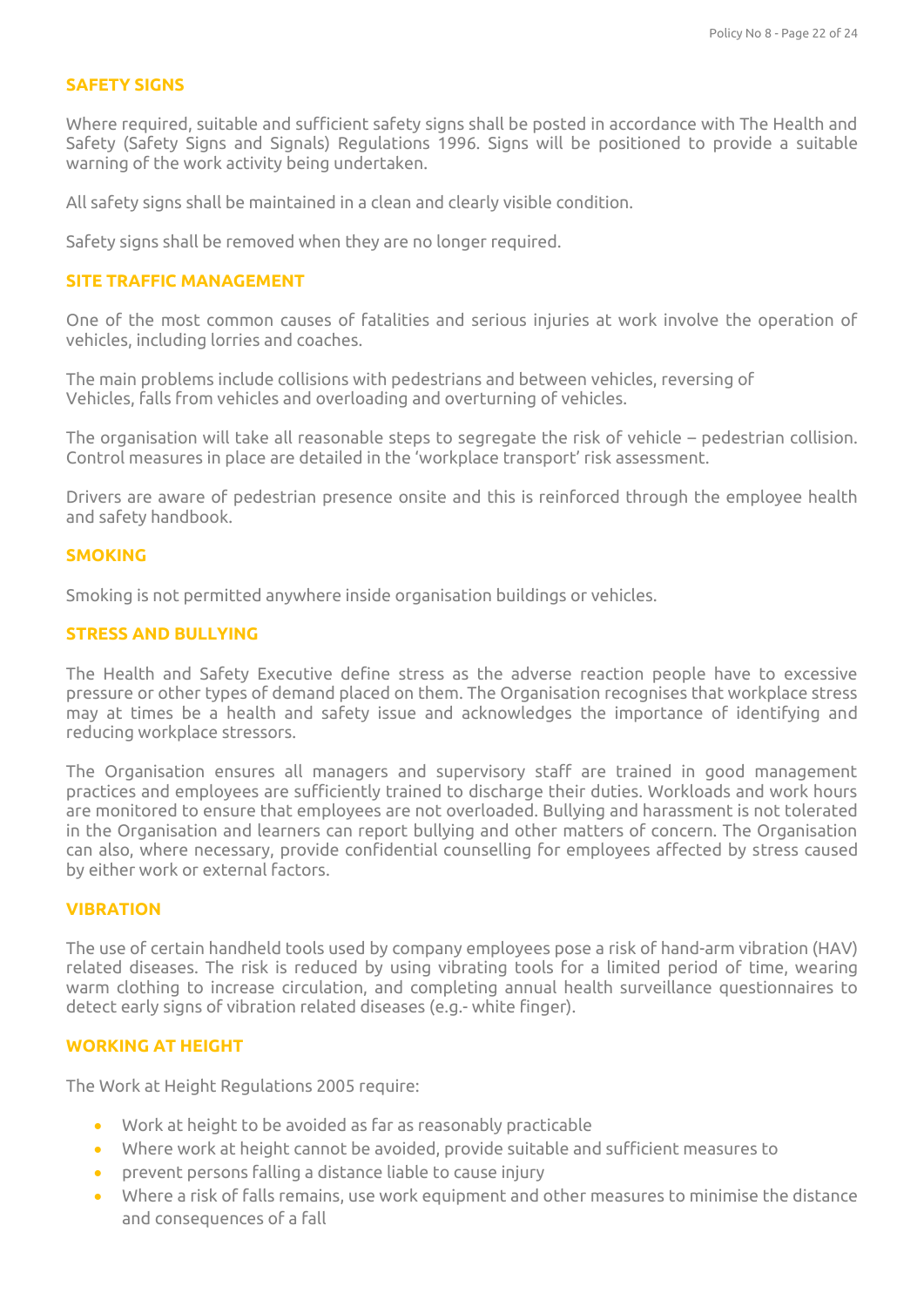Employees are responsible for using work equipment provided for working at height in the correct manner and to report any safety hazard, fault or deficiency in the equipment promptly to their Supervisor.

### **WORKING AT HEIGHT - (LADDERS / STEP LADDERS)**

All work at height is risk assessed. This includes routine use of ladders. Safety rules for use of ladders are provided for employees to follow within the employee safety handbook. Aeroplane style steps with upper guard-rails and handrails or A- frame ladders are always used in preference to single section ladders.

Ladders and stepladders should be regularly inspected to ensure they are in good repair and safe condition. This check will be recorded, and the ladder marked to indicate the next date after which the ladders should not be used. Defective ladders are labelled and removed from use.

## **WORKING AT HEIGHT - (FRAGILE ROOFS / ROOF WORK)**

A fragile roof is one that does not safely support the weight of a person and any load they may carry. Personnel are not permitted to access any roof without the express permission from the site manager. Permission will only be granted where the individual(s) are properly trained and the work has been thoroughly planned with the implementation of an appropriate risk assessment.

Prior to roof work commencing, either in-house or by external contractors, a risk assessment must be undertaken by a competent person. The risk assessment must identify a safe system of work detailed in a safety method statement being specific and relevant to the work to be undertaken.

The risk assessment and method statement shall be signed by the competent person and communicated to all those involved in the roof access/work. A permit to work covering the roof access/work must also be authorised and in operation for the duration of the task.

Fragile roofing is signed throughout the site.

#### **WORKING AT HEIGHT - (SCAFFOLDS AND PLATFORMS)**

Fixed scaffolding (where applicable) must not be altered by anyone other than a competent site scaffolder. If alterations are required, the Project Manager / Site Agent or Supervisor must be notified, and a new scaffold safety certificate issued if necessary.

Trestles and Batten, Tower or mobile platforms (where applicable) must be erected by a competent person with suitable guardrails and stability bracings fitted to all tower scaffolds. No operative shall be permitted to stay on any mobile or tower scaffold whilst it is being moved.

Working Hours

The organisation complies with the EU Working Time Directive by keeping a record of hours worked by our employees.

#### **WORKPLACE FACILITIES AND WELFARE**

In line with the Workplace (Heath, Safety and Welfare) Regulations 1992 the organisation is committed to providing a suitable workplace conducive to productivity and the wellbeing of employees. Toilets and washing facilities will be maintained in good repair, suitable for the number of employees on site, along with access to a rest room with a potable water supply.

#### **WORKPLACE STRESS**

The Health and Safety Executive define stress as **the adverse reaction people have to excessive pressure or other types of demand placed on them.**